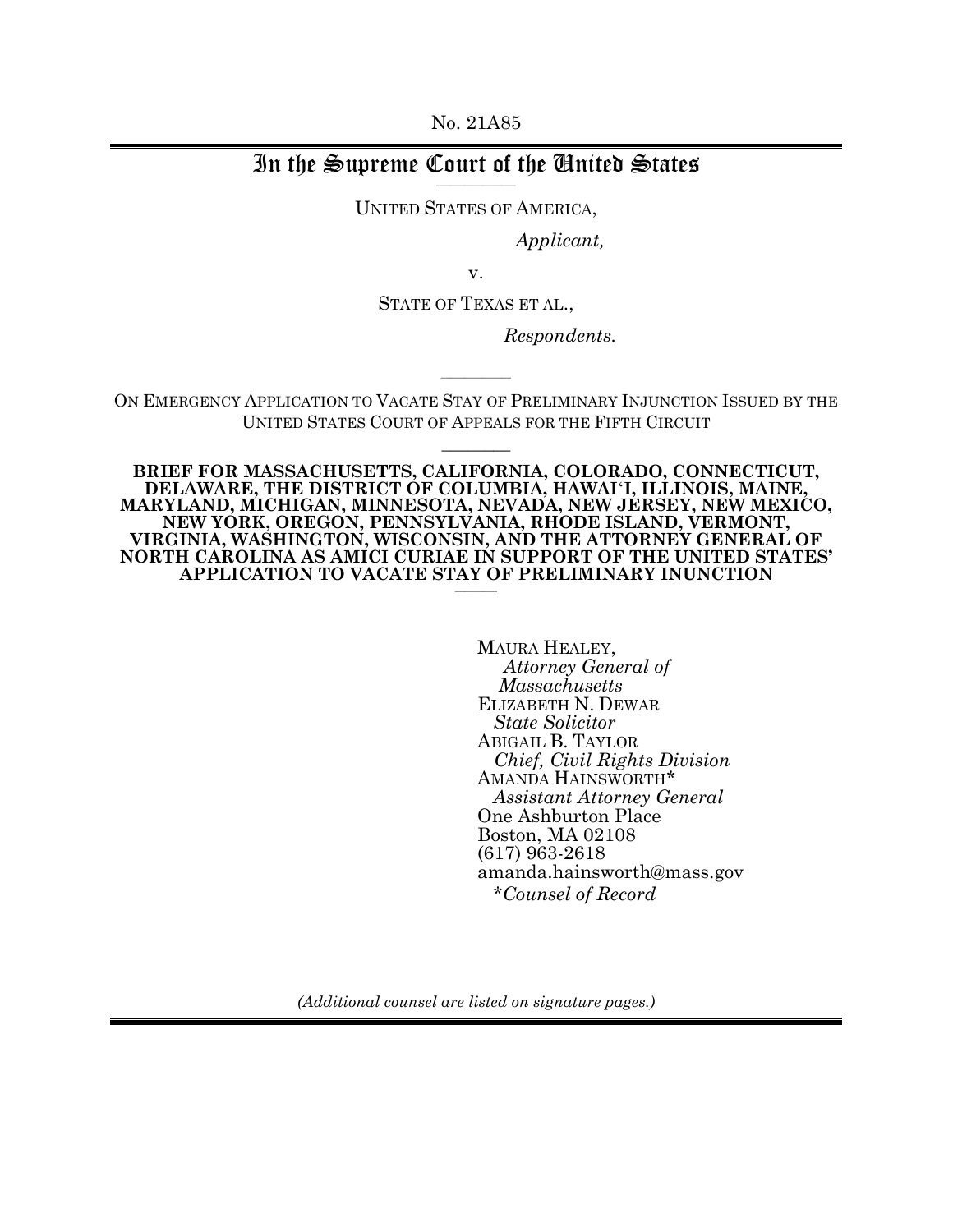# **TABLE OF CONTENTS**

| The Court Must Not Permit Texas to Flout Precedent With Its             |  |
|-------------------------------------------------------------------------|--|
|                                                                         |  |
| Texas's private enforcement mechanism does not shield such brazen<br>В. |  |
| II. Emergency Relief is Essential to Stanch the Irreparable Harms Being |  |
|                                                                         |  |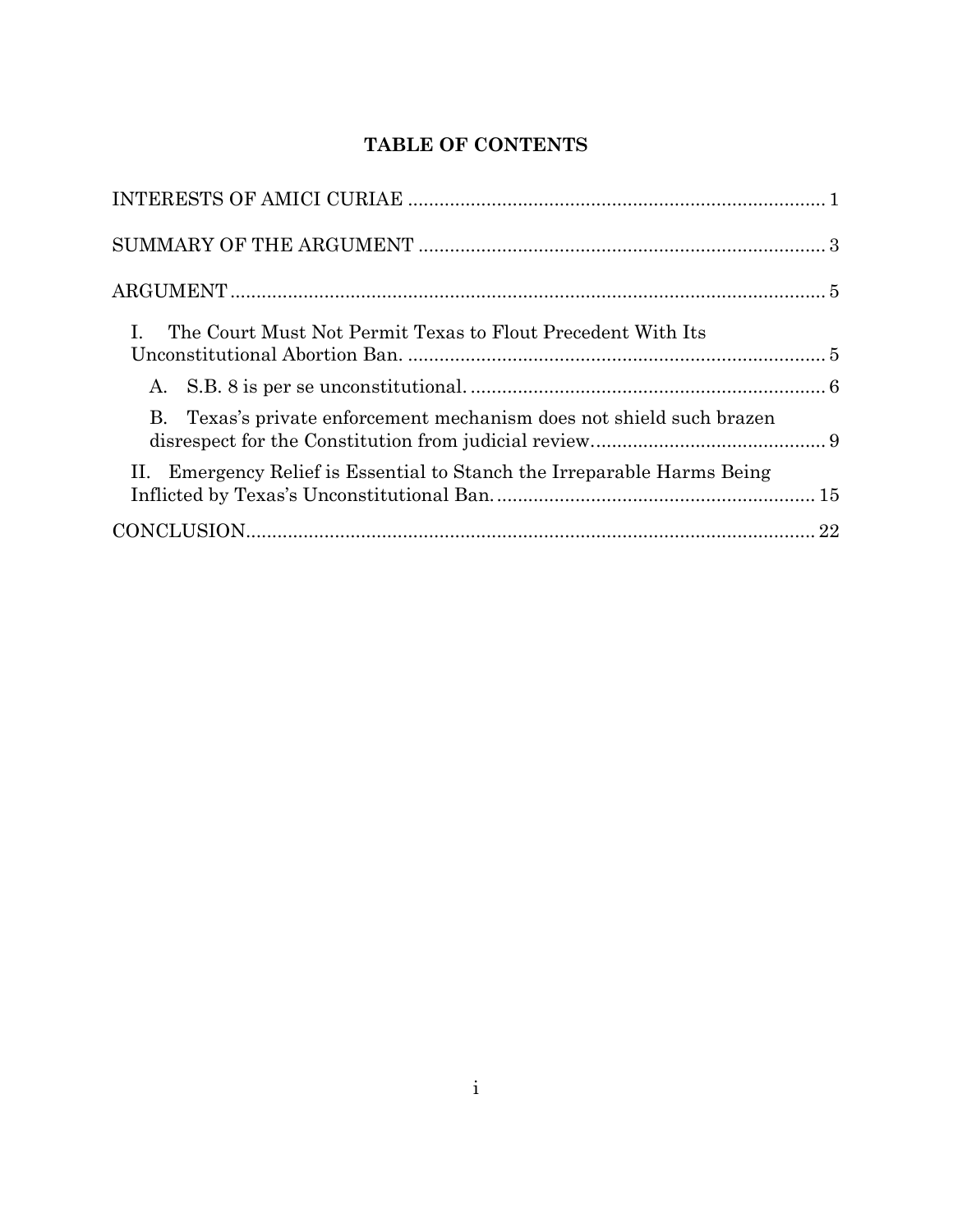## **TABLE OF AUTHORITIES**

## **Cases**

| Brentwood Acad. v. Tenn. Secondary Sch. Athl. Ass'n,                          |
|-------------------------------------------------------------------------------|
|                                                                               |
| Bush v. Orleans Parish Sch. Bd., 188 F. Supp. 916 (E.D. La. 1960)13           |
| Bush v. Orleans Parish Sch. Bd., 191 F. Supp. 871 (E.D. La. 1961)  13         |
|                                                                               |
| Dep't of Conservation and Dev. v. Tate, 231 F.2d 615 (4th Cir. 1956)14        |
| Derrington v. Plummer, 240 F.2d 922 (5th Cir. 1956) 13, 14                    |
|                                                                               |
|                                                                               |
|                                                                               |
|                                                                               |
|                                                                               |
| <i>Hamm v. Va. State Bd. of Elections, 230 F. Supp. 156 (E.D. Va. 1964)13</i> |
| In re Texas Heartbeat Act Litigation, No. 21-0782 (Sept. 23, 2021)            |
|                                                                               |
|                                                                               |
| Planned Parenthood of Se. Pa. v. Casey, 505 U.S. 833 (1992) 4, 6, 7, 14       |
|                                                                               |
| $Romer\ v.\ Evans, 517\ U.S.\ 620\ (1996)13$                                  |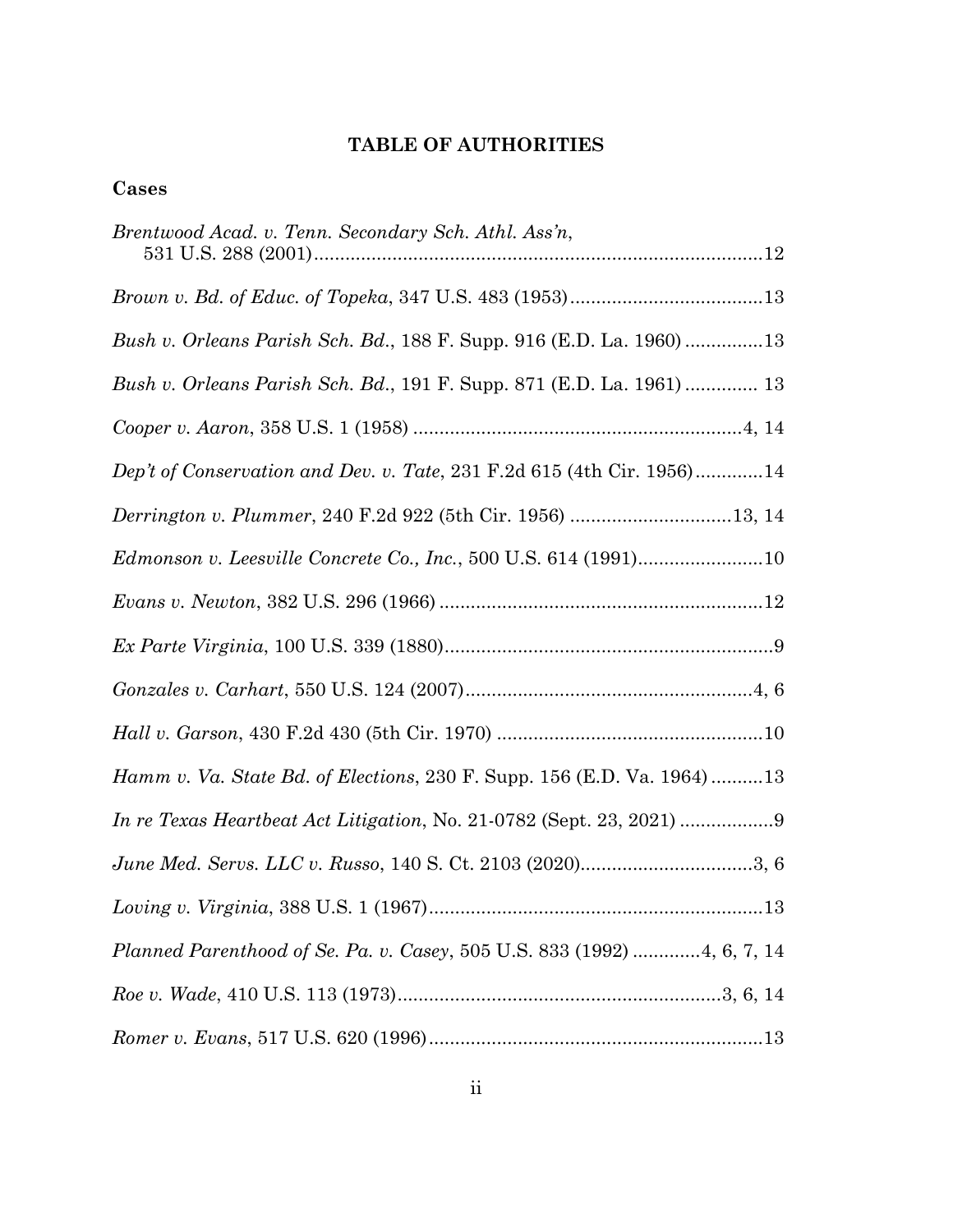| W. Airlines, Inc. v. Int'l Broth. of Teamsters, 480 U.S. 1301 (1987) 16 |
|-------------------------------------------------------------------------|
| Whole Woman's Health v. Hellerstedt, 136 S. Ct. 2292 (2016)3, 6, 7, 8   |
|                                                                         |
|                                                                         |
| <b>Constitutional Provisions</b>                                        |
|                                                                         |
| <b>Statutes &amp; Bills</b>                                             |
|                                                                         |
|                                                                         |
| Texas Health & Safety Code:                                             |
|                                                                         |
|                                                                         |
|                                                                         |
|                                                                         |
|                                                                         |
|                                                                         |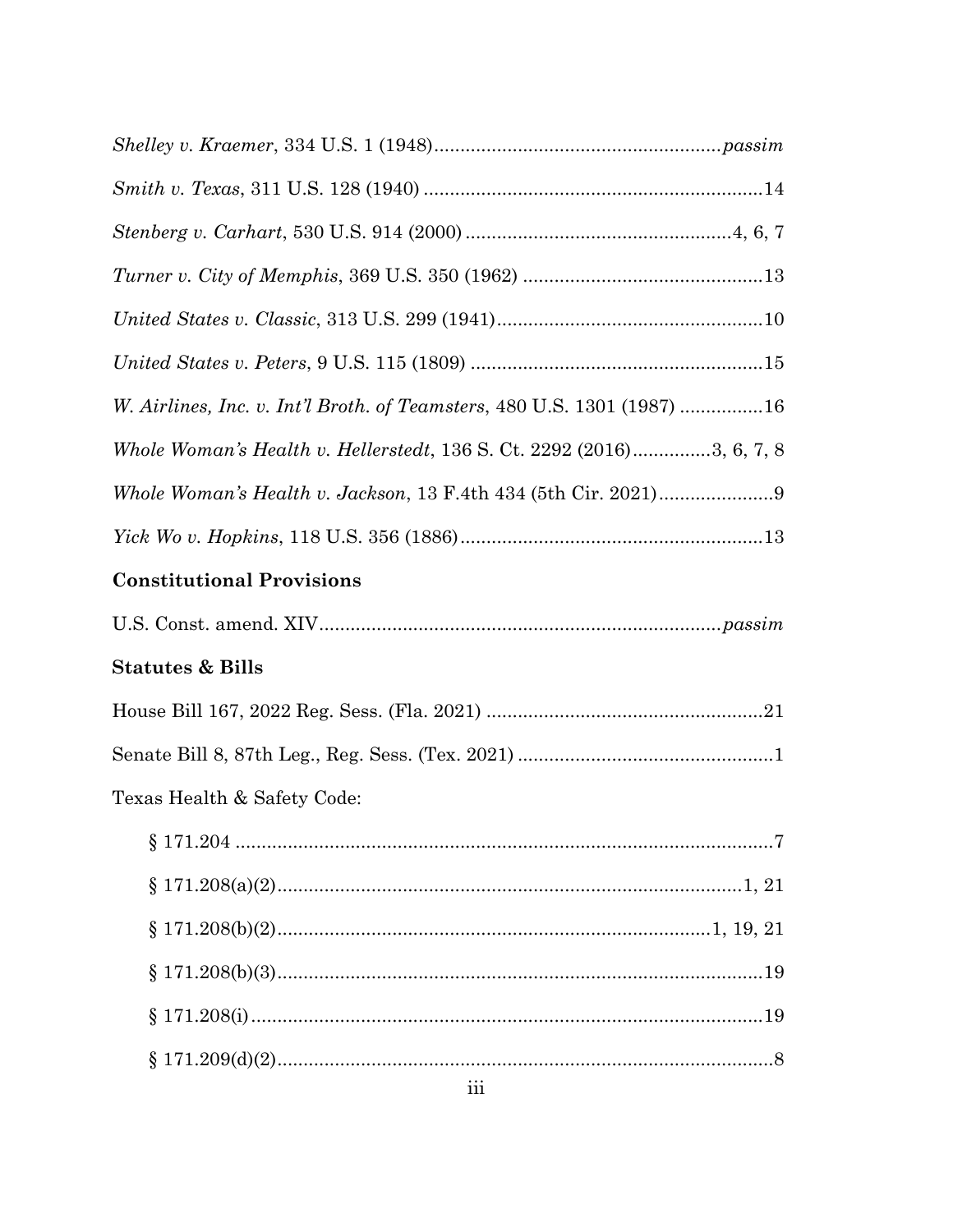# **Miscellaneous**

| Safia Samee Ali, "We've Been Preparing for a Post-Roe World": Ripples from<br>Texas Abortion Law Spread to Illinois Safe Haven, NBC News                                                    |
|---------------------------------------------------------------------------------------------------------------------------------------------------------------------------------------------|
| Emma Batha, U.S. States Making 2021 Moves on Abortion Rights<br>and Access, Thomson Reuters Found. News (Sept. 1, 2021)21                                                                   |
| Complaint, <i>Gomez v. Braid</i> , No. 2021CI19920 (Bexar Cty. 224th Dist. Ct.                                                                                                              |
| Complaint, Stilley v. Braid, No. 2021CI19940 (Bexar Cty. 224th Dist. Ct.                                                                                                                    |
| Diana Greene Foster, et al., Socioeconomic Outcomes of Women Who Receive<br>and Women Who are Denied Wanted Abortions in the United States,                                                 |
| Caitlin Gerdts, et al., Side Effects, Physical Health Consequences, and<br>Mortality Associated with Abortion and Birth after an<br>Unwanted Pregnancy, Women's Health Issues 26-1 (2016)17 |
| Rachel Benson Gold, Lessons from Before Roe: Will Past Be Prologue?,<br>The Guttmacher Institute Report on Public Policy (March 2003)22                                                     |
| Daniel Grossman et al., Self-Induction of Abortion Among Women<br>in the United States, 18(36) Reprod. Health Matters 136 (2010) 17                                                         |
| Melissa Henry, Colorado Abortion Clinics Seeing More Texas Women Since                                                                                                                      |
| Rachel K. Jones and Jenna Jerman, Time to Appointment and Delays in<br>Accessing Care Among U.S. Abortion Patients, Guttmacher Institute                                                    |
| Meryl Kornfield, et al., Texas Created a Blueprint for Abortion Restrictions.<br>Republican-Controlled States May Follow Suit,                                                              |
| Meryl Kornfield, A Website for 'Whistleblowers' to Expose Texas Abortion<br>Providers was Taken Down—Again, Washington Post (Sept. 6, 2021)18                                               |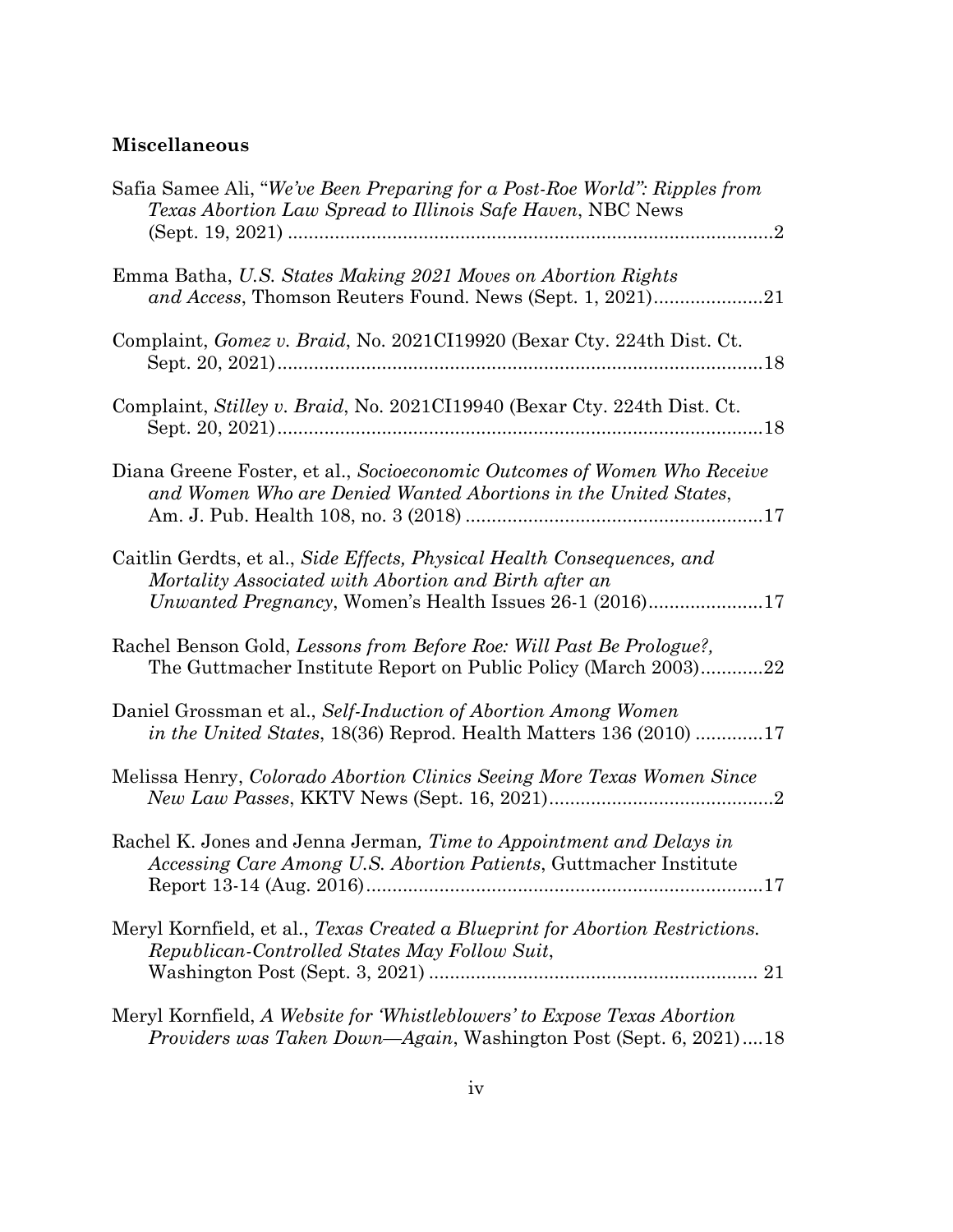| Letter from Cheryl Sullenger, Senior Vice President, Occupation Rescue, to                                                                       |
|--------------------------------------------------------------------------------------------------------------------------------------------------|
| Soumya Karlamangla, What the Texas Abortion Law Means for California,                                                                            |
| Shefali Luthra, After the Texas Abortion Ban, Clinics in Nearby States                                                                           |
| Jolie McCullough and Neelam Bohra, As Texans Fill Up Abortion<br>Clinics in Other States, Low-Income People Get Left Behind,                     |
| Sarah Mosqueda, Area Director of Planned Parenthood Says Texas Abortion                                                                          |
| Robert Nott, New Mexico Abortion Clinics See Influx From Texas, Santa Fe                                                                         |
| Sarah C.M. Roberts, et al., Risk of violence from the man involved in the<br>pregnancy after receiving or being denied an abortion,              |
| Humberto Sanchez, More Texans Could Seek Abortions in Nevada Following<br>New Texas Six-Week Ban, Nevada Independent (Sept. 2, 2021)2            |
| Janet Shamlin, After Texas' New Abortion Law, Some Clinics in Nearby<br>States Can Barely Keep Up With Demand, CBS News (Sept. 21, 2021)2        |
| Texas Right to Life, prolifewhistleblower.com (last visited Sept. 3, 2021) 18                                                                    |
| Kari White, et al., Tex. Pol'y Evaluation Project, Research Brief,<br><i>Texas Senate Bill 8: Medical and Legal Implications 2 (July 2021)20</i> |
| Becky Willeke, Texas Abortion Ban Has Patients Calling Illinois Clinics,                                                                         |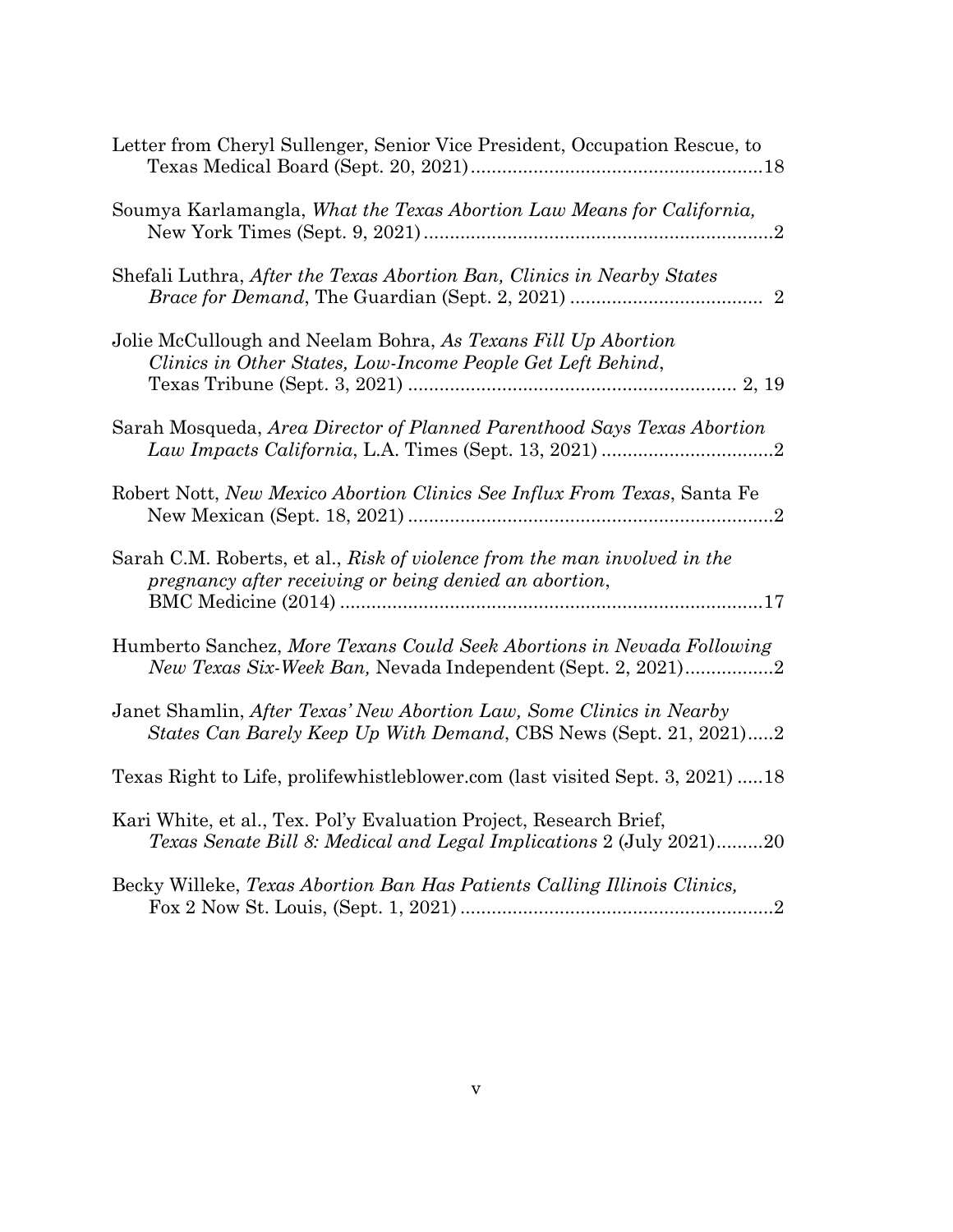#### **INTERESTS OF AMICI CURIAE**

In direct contravention of nearly a half century of binding precedent, Texas has banned most pre-viability abortions within its borders. Senate Bill 8, 87th Leg., Reg. Sess. (Tex. 2021) ("S.B. 8"). Texas has paired its ban with a sweeping prohibition on "aiding or abetting" any abortion that violates S.B. 8—regardless of whether a person knows that a particular abortion would violate the law. Tex. Health & Safety Code § 171.208(a)(2). And Texas has sought to evade federal court review of this plainly unconstitutional law by purporting to vest enforcement authority in private individuals rather than state officials, offering people with no connection whatsoever to any particular abortion a \$10,000 minimum bounty per abortion. *Id.* § 171.208(b)(2).

Massachusetts, California, Colorado, Connecticut, Delaware, the District of Columbia, Hawai'i, Illinois, Maine, Maryland, Michigan, Minnesota, Nevada, New Jersey, New Mexico, New York, Oregon, Pennsylvania, Rhode Island, Vermont, Virginia, Washington, Wisconsin, and North Carolina Attorney General Joshua H. Stein are committed to ensuring the safety of our residents who must seek medical care in Texas while present as students, workers, or visitors. We also have an interest in safeguarding the ability of clinicians in our States to provide abortion services in other states when they are licensed and otherwise qualified to do so. And we have a further concrete interest in ensuring that all of the States abide by their obligation not to prohibit access to constitutionally protected abortion care, because any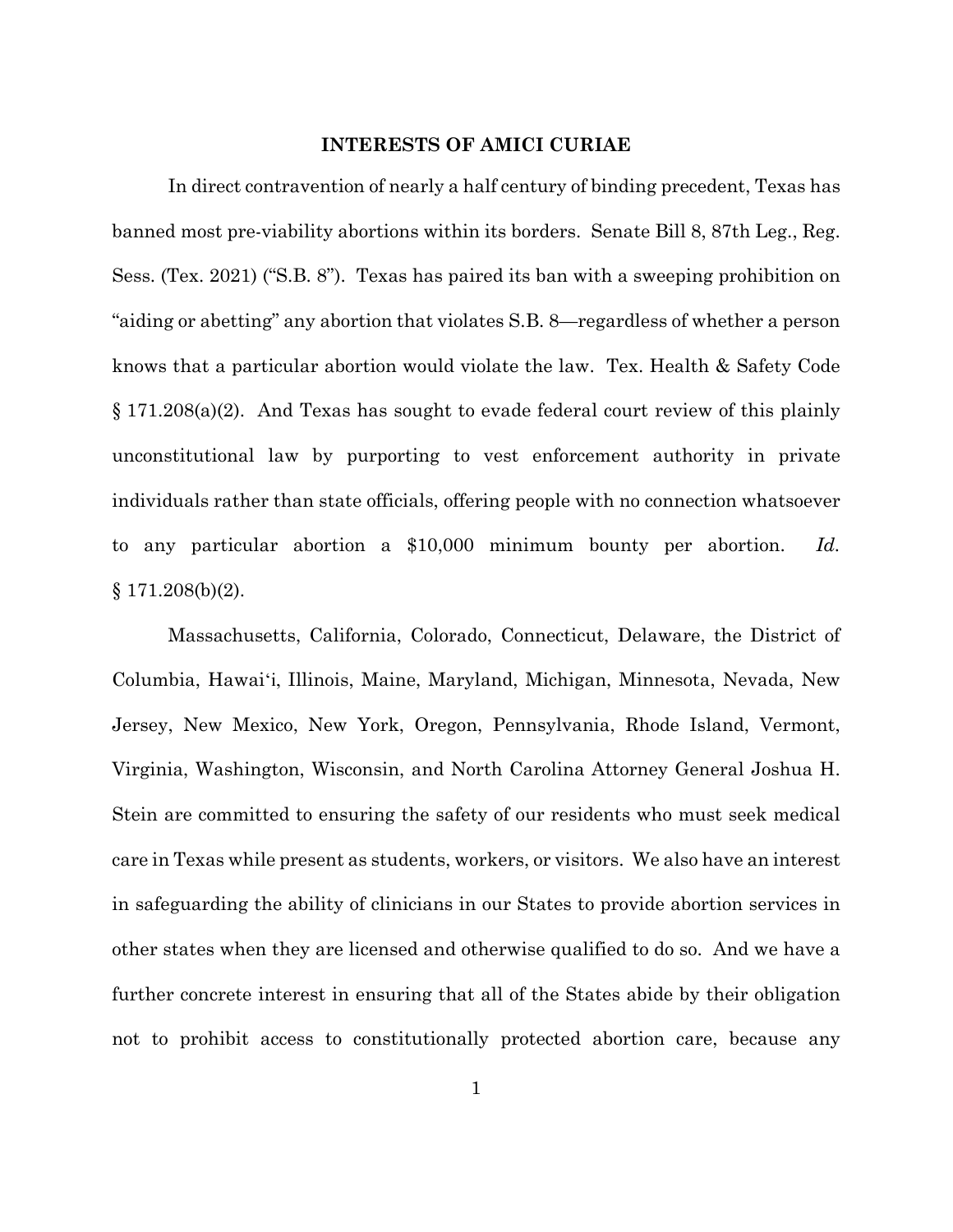substantial reduction in the availability of abortion services in one state causes people to seek services in other States, potentially burdening those States' health care systems and limiting access to care for residents there.

Indeed, such cross-border harms are already occurring as a result of S.B. 8.1 In New Mexico, for example, an influx of patients from Texas has already strained provider resources and made it more difficult for New Mexico residents to receive timely care.2 Similar impacts are affecting other Amici States as well, including California,<sup>3</sup> Colorado,<sup>4</sup> Illinois,<sup>5</sup> and Nevada.<sup>6</sup>

Amici States are also committed to ensuring that residents of our States who assist individuals in obtaining abortion care in Texas do not face the threat of liability

<sup>1</sup> *See* Shefali Luthra, *After the Texas Abortion Ban, Clinics in Nearby States Brace for Demand*, The Guardian (Sept. 2, 2021), https://tinyurl.com/phnjfbbu; Janet Shamlin, *After Texas' New Abortion Law, Some Clinics in Nearby States Can Barely Keep Up With Demand*, CBS News (Sept. 21, 2021), https://tinyurl.com/wh48kc8h. 2 *See* Jolie McCullough and Neelam Bohra, *As Texans Fill Up Abortion Clinics in Other States,* 

*Low-Income People Get Left Behind*, Texas Tribune (Sept. 3, 2021), https://tinyurl.com/ud8c3u8 ("At a clinic in Albuquerque, New Mexico, an abortion provider said that on Tuesday, the day before the law's enactment, every patient who had made an appointment online was from [Texas]. By Thursday, all of New Mexico's abortion clinics were reportedly booked up for weeks, and a Dallas center had dispatched dozens of employees to help the much less populated state's overtaxed system."); Robert Nott, *New Mexico Abortion Clinics See Influx From Texas*, Santa Fe New Mexican (Sept. 18, 2021), https://tinyurl.com/c3ubk9w5. 3 *See* Soumya Karlamangla, *What the Texas Abortion Law Means for California,* New York Times

<sup>(</sup>Sept. 9, 2021), https://tinyurl.com/7d38umu3; Sarah Mosqueda, *Area Director of Planned Parenthood Says Texas Abortion Law Impacts California*, L.A. Times (Sept. 13, 2021), https://tinyurl.com/2wbf4xdm. 4 *See* Melissa Henry, *Colorado Abortion Clinics Seeing More Texas Women Since New Law* 

*Passes*, KKTV News (Sept. 16, 2021), https://tinyurl.com/8e2b3p99.<br><sup>5</sup> *See* Becky Willeke, *Texas Abortion Ban Has Patients Calling Illinois Clinics*, Fox 2 Now St.

Louis, (Sept. 1, 2021), https://tinyurl.com/tpkr66a3; Safia Samee Ali, "*We've Been Preparing for a Post-Roe World": Ripples from Texas Abortion Law Spread to Illinois Safe Haven*, NBC News (Sept. 19, 2021), https://tinyurl.com/4dr5mm4d. 6 *See* Humberto Sanchez, *More Texans Could Seek Abortions in Nevada Following New Texas* 

*Six-Week Ban,* Nevada Independent (Sept. 2, 2021), https://tinyurl.com/njjz69bf.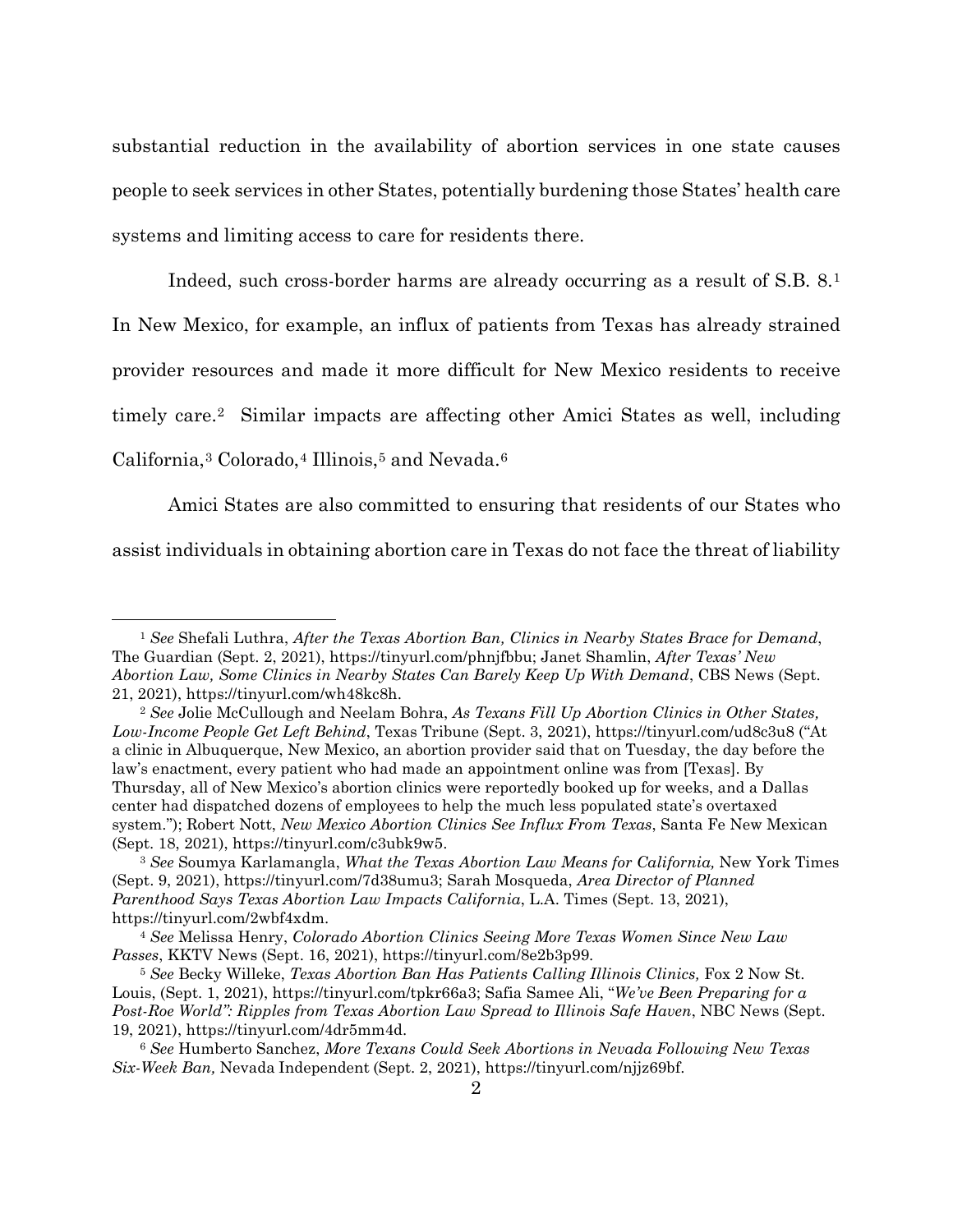under S.B. 8's vague and expansive "aiding or abetting" provisions. Countless individuals and organizations in our States could be targeted under S.B. 8, including family and friends who provide support to people terminating their pregnancies prior to viability in Texas; academics and clinicians affiliated with institutions in our States who perform research used to support abortion access in Texas; people in our States who donate or provide in-kind support to abortion funds and other abortion advocacy groups in Texas; students who reside in our States but attend schools in Texas and volunteer as clinic escorts or in other capacities that support abortion access; nonprofit organizations headquartered in our States that are engaged in abortion advocacy in Texas; attorneys who reside in our States who work on abortion access in Texas; and many others. Amici States have a significant interest in protecting our residents from the specter of vexatious and costly litigation filed against them solely for their support of others' exercise of a constitutionally protected right.

#### **SUMMARY OF THE ARGUMENT**

Nearly half a century ago, this Court first recognized the constitutional right to terminate a pregnancy before viability. *Roe v. Wade*, 410 U.S. 113, 163 (1973). The Court has repeatedly affirmed *Roe*, including in the face of attempts by state legislatures to undermine or altogether eliminate their residents' ability to exercise this constitutional right. *See, e.g.*, *June Med. Servs. LLC v. Russo*, 140 S. Ct. 2103, 2120 (2020) (plurality opinion); *id.* at 2135 (Roberts, C.J., concurring); *Whole*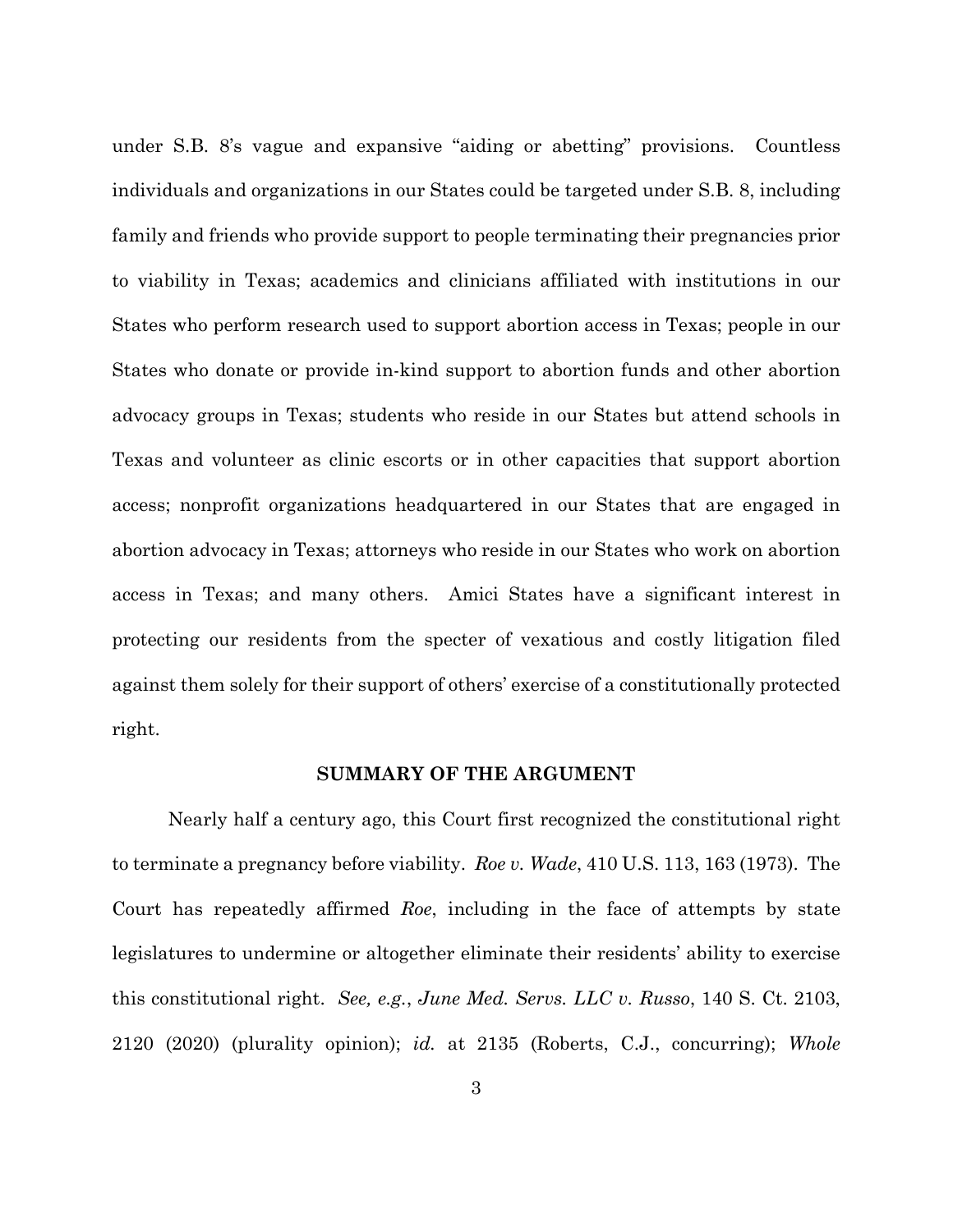*Woman's Health v. Hellerstedt*, 136 S. Ct. 2292, 2300 (2016); *Gonzales v. Carhart*, 550 U.S. 124, 146 (2007) ("Before viability, a State may not prohibit any woman from making the ultimate decision to terminate her pregnancy.") (internal quotation and citation omitted); *Stenberg v. Carhart*, 530 U.S. 914, 921 (2000) (constitutional right to terminate a pregnancy before viability); *Planned Parenthood of Se. Pa. v. Casey*, 505 U.S. 833, 846 (1992).

S.B. 8 represents a new and dangerous frontier in the quest by some state legislatures to restrict or eliminate abortion access in violation of this Court's precedent. In open disregard of such precedent, S.B. 8 not only imposes an acrossthe-board ban on almost all abortions in Texas, but also attempts to thwart judicial review and insulate the State from accountability for its unconstitutional ban by purporting to create only a private enforcement scheme.

Such an unprecedented attack on the rule of law must be rejected. Despite Texas's claim that S.B. 8 is permissible as a mere "regulation" of abortion, this Court's precedents make clear that S.B. 8's ban on nearly all pre-viability abortions is *per se* unconstitutional under the Fourteenth Amendment. And Texas cannot evade compliance with binding precedent simply by delegating to private individuals the task of enforcing a patently unconstitutional law. This Court has not hesitated to recognize state action for Fourteenth Amendment purposes when faced with similar "evasive schemes" for trampling constitutional rights under color of state law, *Cooper v. Aaron*, 358 U.S. 1, 16-17 (1958), including where—as here—a State enlists its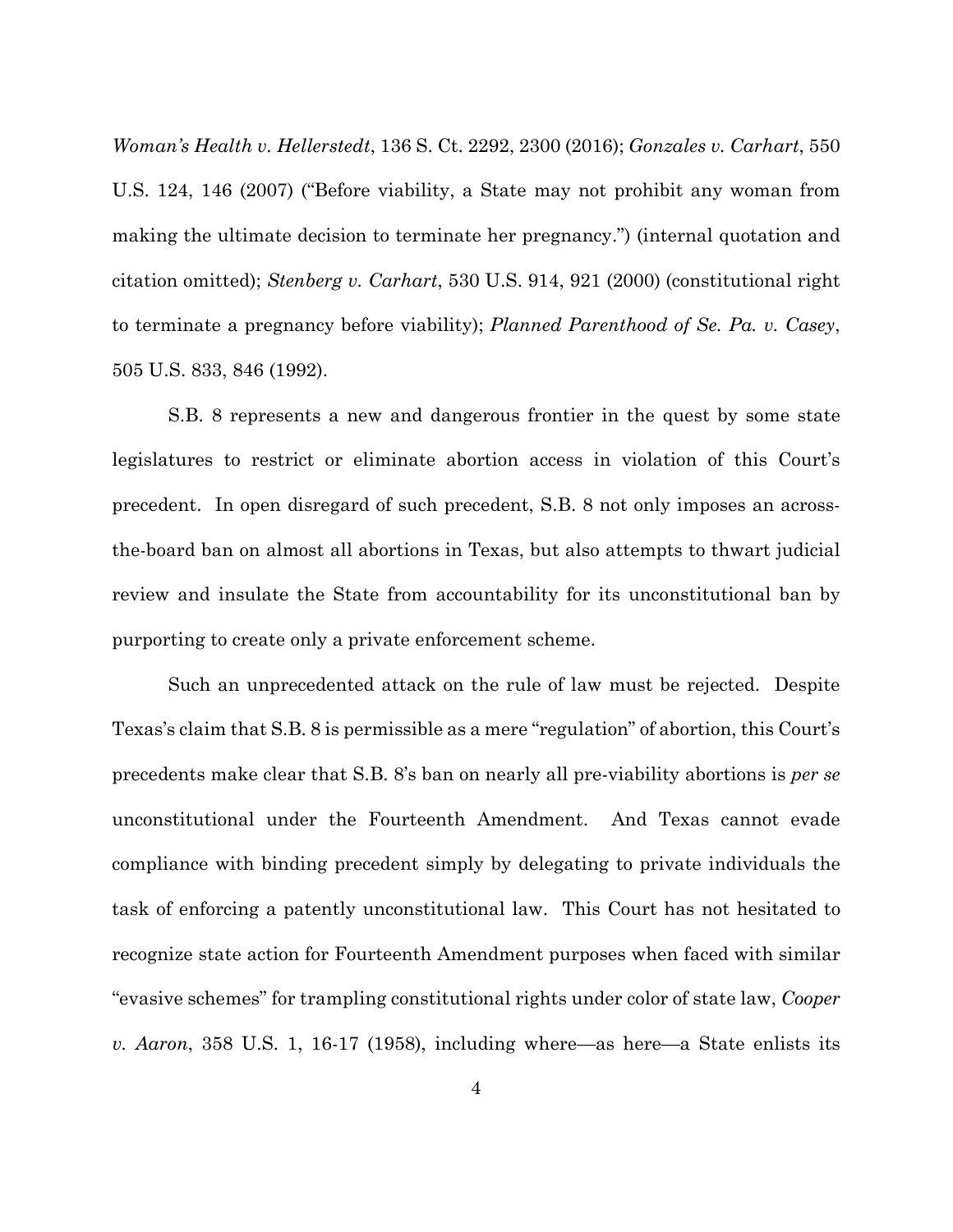courts to deprive people of their constitutional rights, *see, e.g., Shelley v. Kraemer*, 334 U.S. 1, 14-19 (1948). The district court's grant of preliminary injunctive relief was thus warranted to redress the serious threat that S.B. 8 poses to our constitutional order.

Preliminary relief was and is also necessary to halt the irreparable harms S.B. 8 is inflicting on countless people in Texas. Today, virtually no one can obtain an abortion in Texas. Most patients now must travel out of state, which makes abortion for many people too difficult, too time-intensive, and too costly. Consequently, many will now be forced to carry unwanted pregnancies to term, resulting in negative health and socioeconomic consequences for both them and their children. And the harms caused by S.B. 8 are rippling well beyond Texas into other States, as people are forced to seek care elsewhere, in many places overwhelming capacity and threatening our own residents' access to care.

Amici States urge the Court to uphold the rule of law by vacating the Fifth Circuit's stay of the district court's preliminary injunction.

#### **ARGUMENT**

## **I. The Court Must Not Permit Texas to Flout Precedent With Its Unconstitutional Abortion Ban.**

By enacting a law that plainly violates the Constitution while purporting to shield itself from judicial review, Texas has inflicted a serious injury on the rule of law. In these extraordinary circumstances threatening the very supremacy of the Constitution, the district court below appropriately granted the United States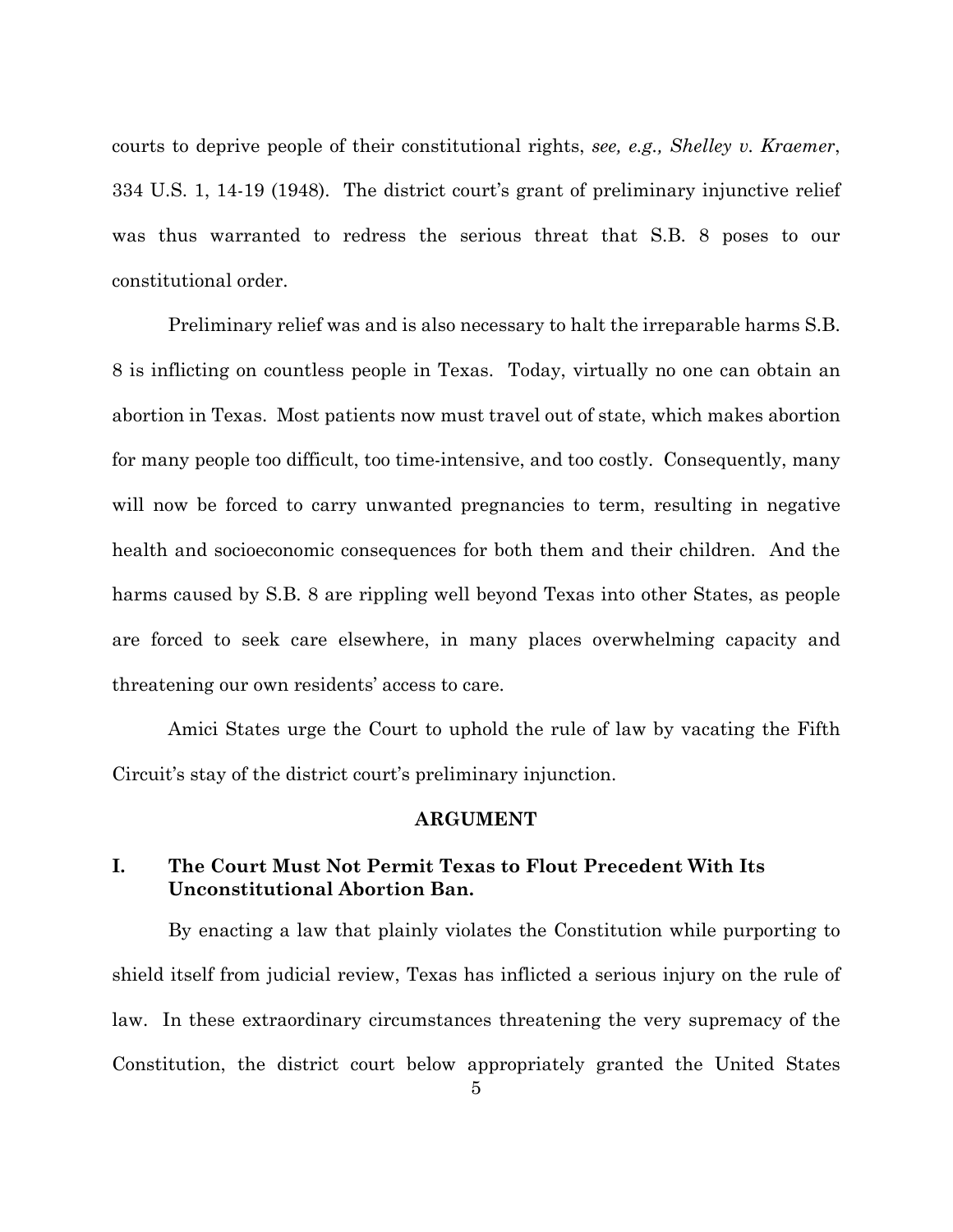temporary equitable relief to restore the status quo and stave off further irreparable harms caused by Texas's disregard of this Court's constitutional rulings. This Court, too, should act and vacate the stay entered by the Fifth Circuit below to ensure that the Court's own precedents and the rule of law are not so notoriously abused.

#### **A. S.B. 8 is** *per se* **unconstitutional.**

S.B. 8 is an across-the-board ban on constitutionally protected abortions in Texas. While the law provides that violations of this ban are to be enforced through private lawsuits rather than government enforcement proceedings, abortion providers are nonetheless obliged to comply with the ban, whether or not they are sued. And in the event of private litigation under the law, a provider who performs a prohibited abortion faces liability of at least \$10,000. Unsurprisingly, S.B. 8 achieved its intended result the moment it went into effect, even before any actual private litigation was filed. Indeed, the record is clear that, as a result of S.B. 8, most patients cannot obtain a pre-viability abortion in Texas. *See infra* Part II, at 16.

S.B. 8 is *per se* unconstitutional under nearly a half century of precedent. *See Casey*, 505 U.S. at 846; *Roe*, 410 U.S. at 163. This Court has repeatedly affirmed and reaffirmed *Roe*'s "essential holding" that the States may not prohibit abortion prior to viability. *Casey*, 505 U.S. at 846; *see Gonzales*, 550 U.S. at 146; *Stenberg*, 530 U.S. at 921; *see also June Med. Servs.*, 140 S. Ct. at 2120 (plurality opinion); *Whole Woman's Health*, 136 S. Ct. at 2300.

6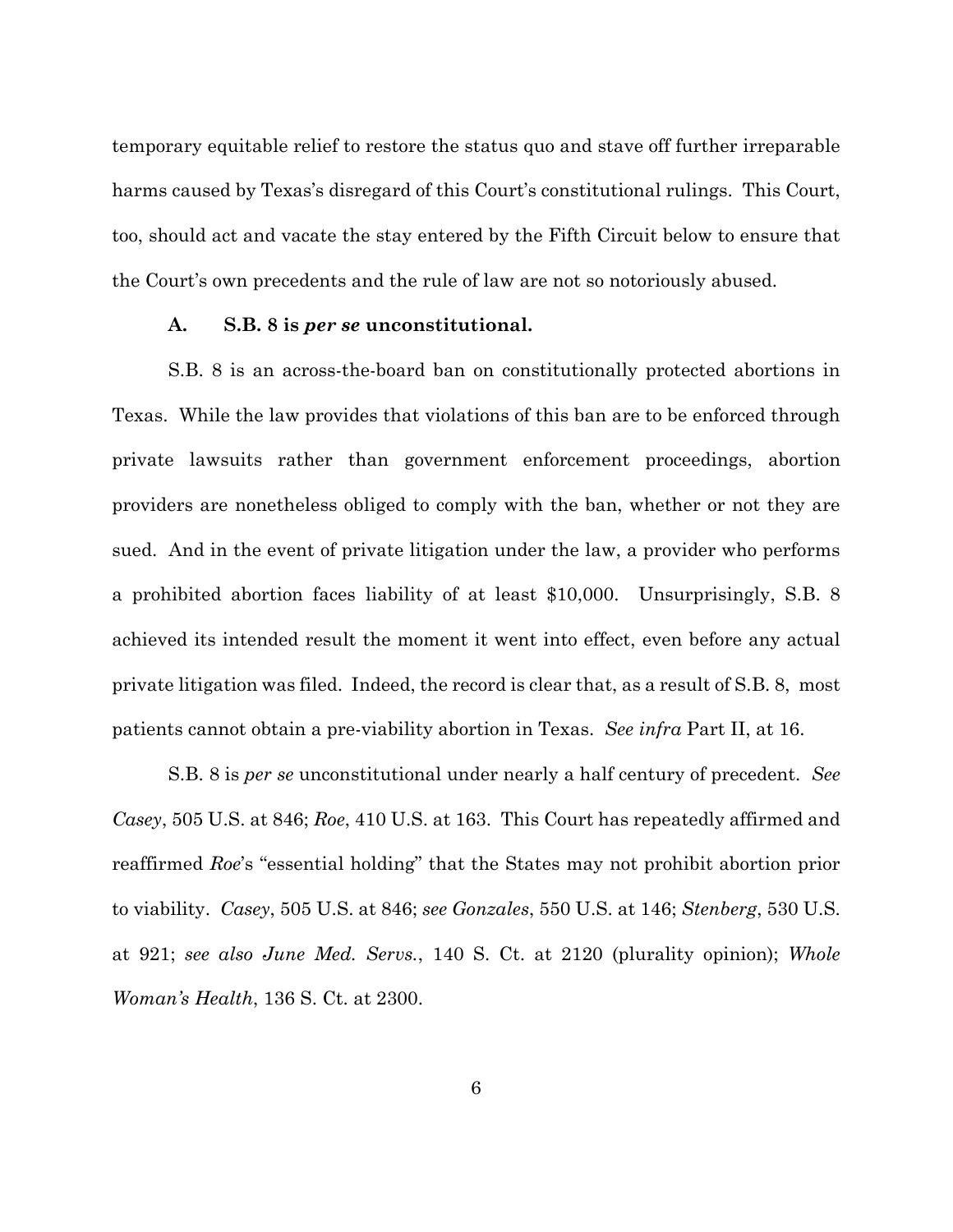Texas's attempt to recast S.B. 8 as a mere constitutional "regulation" of abortion, requiring pregnant people to obtain abortions at the very outset of pregnancy, is unavailing, as the district court found. *See* Order Granting Mot. for Prelim. Inj. ("Dist. Ct. Op."), *United States v. Texas*, No. 21-cv-796, ECF No. 68, at 73-77 (W.D. Tex. Oct. 6, 2021). S.B. 8 itself clearly states that pre-viability abortions are "prohibited," Tex. Health & Safety Code § 171.204, and this Court's precedents are clear that the "State's interests are not strong enough to support a *prohibition* of abortion" prior to viability. *Casey*, 505 U.S. at 846 (emphasis added). In other words, State laws that prohibit abortions prior to viability—as S.B. 8 clearly does—are *per se* unconstitutional without application of the undue burden test. The undue burden test applies only to regulations that are alleged to have the effect of imposing a substantial obstacle on a person's ability to obtain an abortion—like, for example, requirements that abortions be performed only at certain types of facilities or only by doctors with certain credentials, *see, e.g.*, *Whole Woman's Health*, 136 S. Ct. at 2310- 18, or not be performed using certain common pre-viability abortion procedures, *Stenberg*, 530 U.S. at 939. While these regulations were unconstitutional because they had the effect of imposing an undue burden, none of these laws outright prohibited pre-viability abortions as S.B. 8 clearly does.

Even if S.B. 8's ban on pre-viability abortions could somehow be credibly cast as an abortion regulation to which *Casey*'s undue burden test would apply, the law would fail that test. As the district court found, S.B. 8 imposes tremendous burdens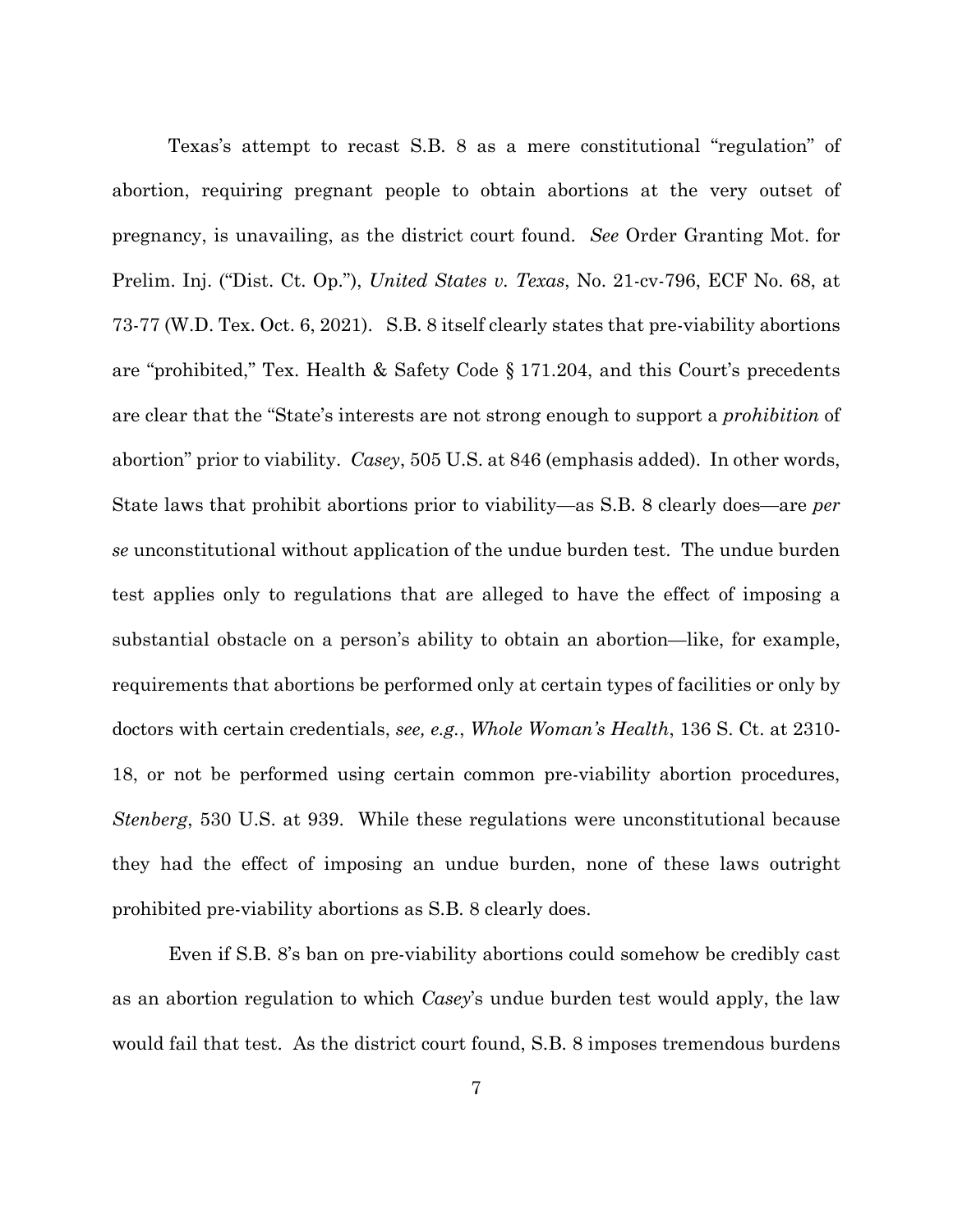on patients seeking care—far greater than those imposed by many laws this Court has struck down. Dist. Ct. Op. 77-86; *see infra*, Part II, at 16-22. And Texas's incorporation of a so-called "undue burden" affirmative defense is no remedy, as it is plainly inconsistent with *Casey*'s standard; for example, S.B. 8 precludes courts from considering S.B. 8's impact on other patients' abortion access. *Compare* Tex. Health & Safety Code § 171.209(d)(2), *with Whole Woman's Health*, 136 S. Ct. at 2313 (describing how the undue burden balancing test must take into account statewide impacts). And, as the district court noted, "it is implausible that this obscure and somewhat unclear provision in the law will be sufficient to convince providers to provide abortions in the face of all the obstacles" S.B. 8 creates, and, therefore, "the affirmative defense—despite its name—does nothing to lessen the undue burden imposed by S.B. 8." Dist. Ct. Op. 98.

 Neither S.B. 8's private enforcement scheme nor its plainly inadequate "undue burden" defense changes the fact that the law permits precisely what the Fourteenth Amendment forbids: a ban on abortions in Texas before viability. Indeed, the architects of S.B. 8 have admitted as much. Dist. Ct. Op. 50. And, as discussed further below, *infra* Part II, S.B. 8 has succeeded in eliminating nearly all previability abortions without even a single "private" case under S.B. 8 proceeding through litigation.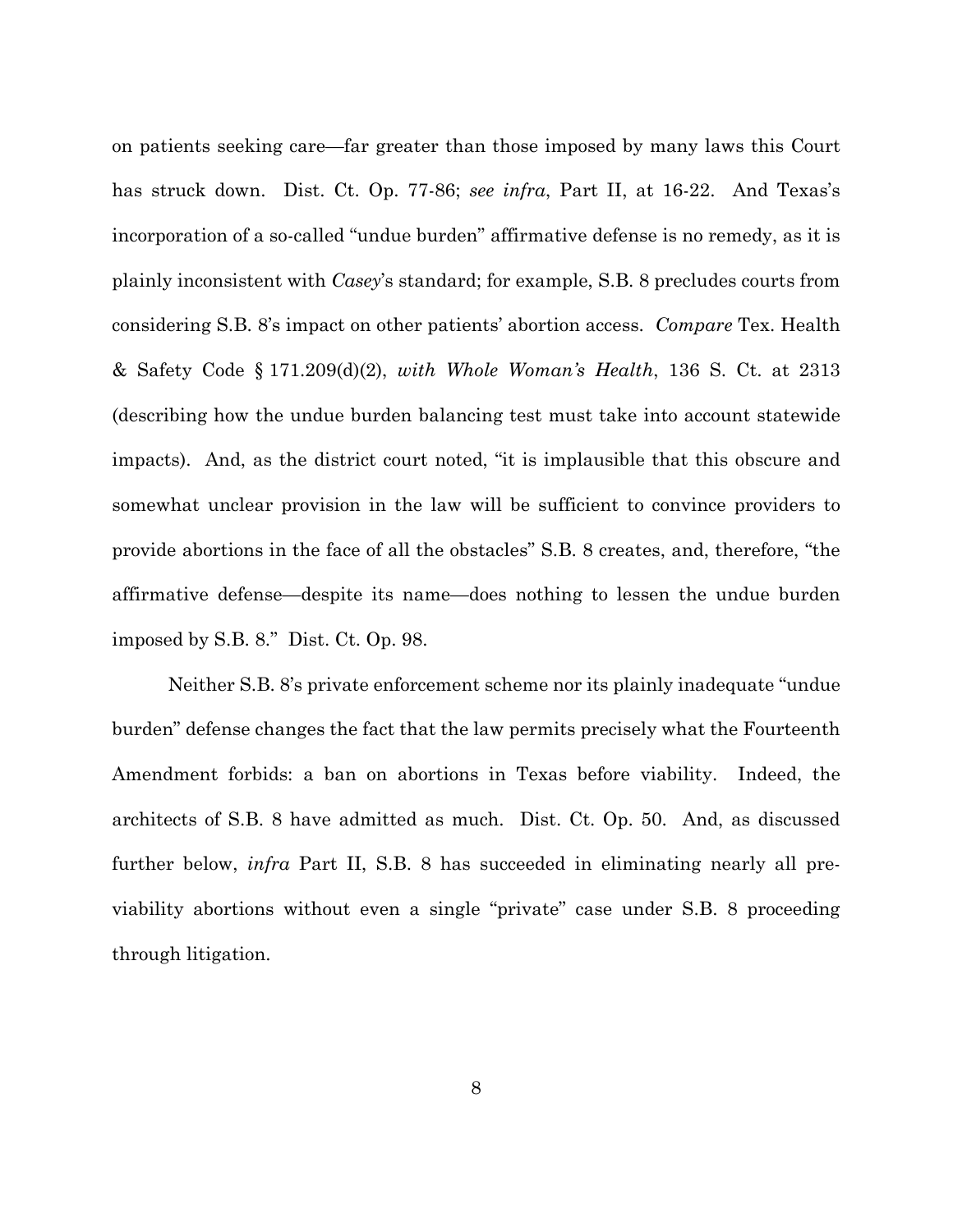## **B. Texas's private enforcement mechanism does not shield such brazen disrespect for the Constitution from judicial review.**

Texas seeks to avoid judicial review of S.B. 8's *per se* unconstitutional ban on almost all pre-viability abortions by cloaking its ban with a private enforcement mechanism. And so far, Texas has largely succeeded in its gambit: after staying district court proceedings in a challenge to S.B.8 brought by private litigants, *see Whole Woman's Health v. Jackson*, 13 F.4th 434 (5th Cir. 2021), the Fifth Circuit has now stayed the district court's injunction in the present case; the Texas Multidistrict Litigation Panel has stayed all cases in state court challenging S.B. 87; and abortion providers—to comply with the law—have almost entirely stopped providing abortions in Texas. This Court should not acquiesce in Texas's attempt to evade judicial review by purporting to delegate direct enforcement authority solely to private individuals.

The fact remains that S.B. 8's private enforcement regime hinges upon the coercive power of the State, which acts through "'its legislative, its executive, or its judicial authorities'" and "'in no other way.'" *Shelley*, 334 U.S. at 14 (quoting *Ex Parte Virginia*, 100 U.S. 339, 347 (1880)). Specifically, to effectuate S.B. 8's across-theboard ban on constitutionally protected activity, Texas has created a coercive structure within its state court system: delegating enforcement power to private individuals, tilting the scales in their favor through a range of procedural provisions, and requiring state courts to award them specific forms of monetary and injunctive

<sup>7</sup> *See* Order of Multidistrict Litigation Panel, *In re Texas Heartbeat Act Litigation*, No. 21-0782 (Sept. 23, 2021), https://tinyurl.com/yrsp597s (granting stay of "[a]ll trial court proceedings").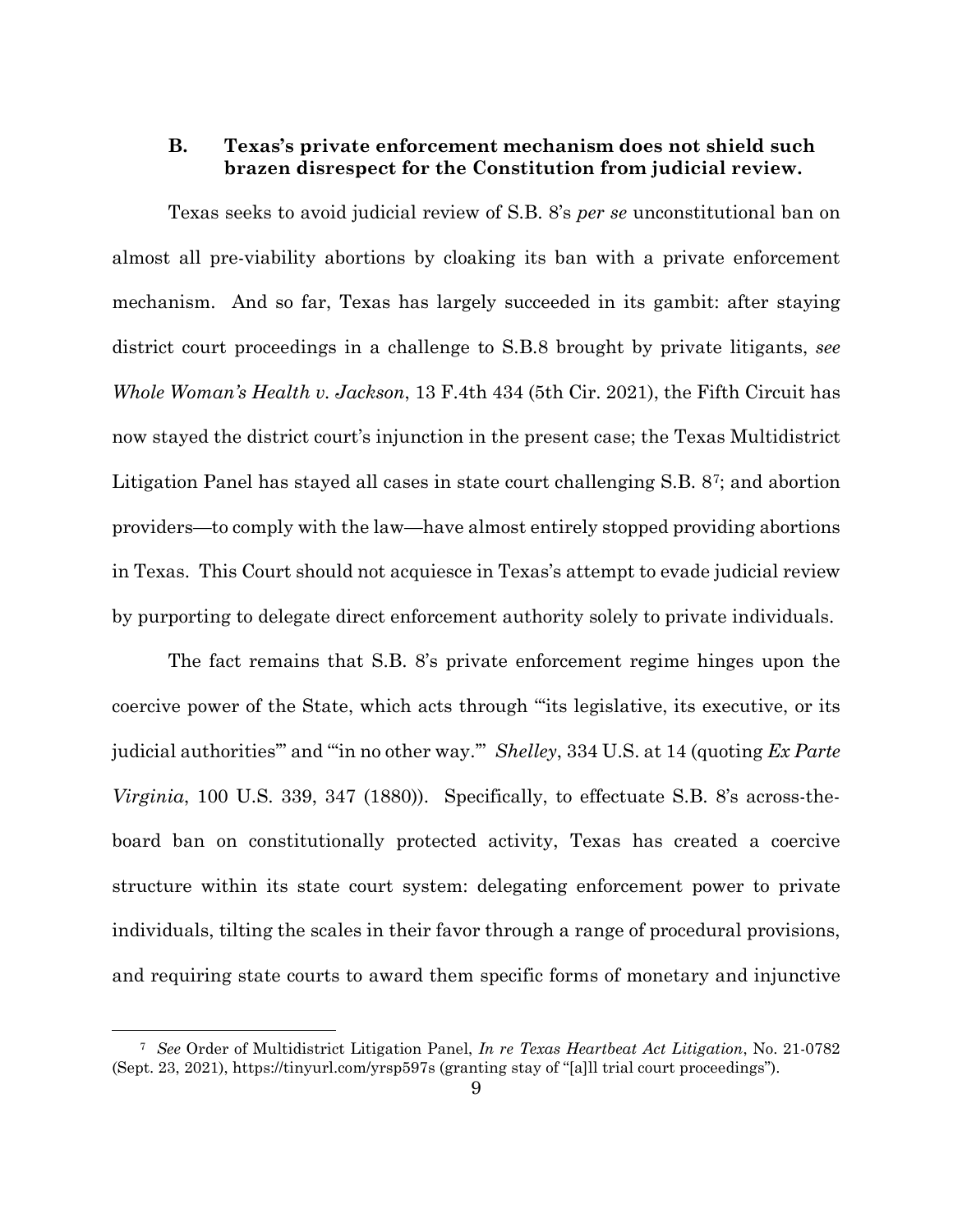relief if they prove a violation of S.B. 8's unconstitutional ban. *See* Dist. Ct. Op. 9-10. Texas has thereby eliminated the vast majority of pre-viability abortion care in Texas even without a flood of private S.B. 8 suits, because "the abortion services that would result in civil actions have been coerced out of existence." Dist. Ct. Op. 86 n.63.

In these circumstances, Texas's choice to effect its unconstitutional policy through the mechanism of heavily incentivized private litigation, instead of directly through state government enforcement proceedings, does not eliminate state action for Fourteenth Amendment purposes. *See Shelley*, 334 U.S. at 14-19; *Edmonson v. Leesville Concrete Co., Inc.*, 500 U.S. 614, 622-24 (1991) (finding state action in a private litigant's exercise of peremptory challenges in jury selection and noting that "a private party could not exercise its peremptory challenges absent the overt, significant assistance of the court"). Rather, Texas's chosen enforcement scheme necessarily requires the exercise of "power 'possessed by virtue of state law and made possible only because the wrongdoer is clothed with authority of state law.'" *Hall v. Garson*, 430 F.2d 430, 439 (5th Cir. 1970) (quoting *United States v. Classic*, 313 U.S. 299, 326 (1941)) (finding state action where Texas law permitted landlords to enter their tenants' residences and seize property). This "is state action taken 'under color of' state law." *Id.*

*Shelley* is particularly instructive. In *Shelley*, this Court held that a state court's judicial enforcement of a private contract written to exclude people of color from ownership of real property violated the Fourteenth Amendment. 334 U.S. at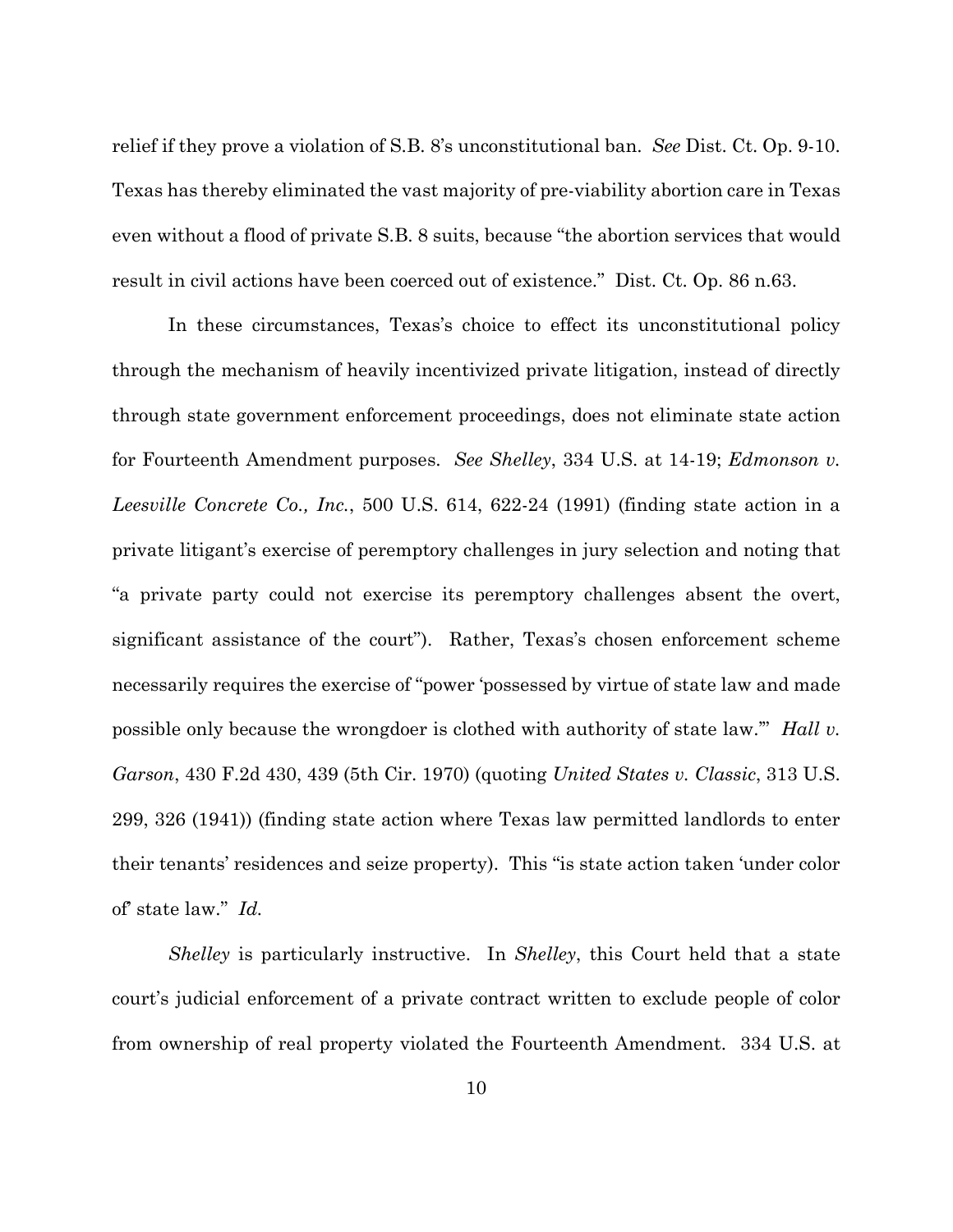18-20. The Court made clear that "the action of the States to which the [Fourteenth] Amendment has reference includes action of state courts and state judicial officials." Id. at 18. Indeed, the Court noted, "it has never been suggested that state court action is immunized from the operation of [the Fourteenth Amendment] simply because the act is that of the judicial branch of the state government." *Id.* Accordingly, even though the litigation was between private parties and involved discrimination defined by a private agreement, the judicial enforcement by state courts of the discriminatory agreement was itself the act that deprived the purchasers of their constitutional rights. *Id.* at 19. Put differently, "the Amendment [is not] ineffective simply because the particular pattern of discrimination, which the State has enforced, was defined initially by the terms of a private agreement." *Id.* at 20. Rather, "[s]tate action, as that phrase is understood for the purposes of the Fourteenth Amendment, refers to exertions of state power in all forms. And when the effect of that action is to deny rights subject to the protection of the Fourteenth Amendment, it is the obligation of this Court to enforce the constitutional commands." *Id.* 

The same obligation exists here, where the deprivation of Fourteenth Amendment rights is as clear as it was in *Shelley*, and where that constitutional deprivation stems even more directly from state action. Unlike in *Shelley*, which involved a court's enforcement of a racially discriminatory private agreement, here it is Texas's own legislature that has directed Texas courts to enforce a state-created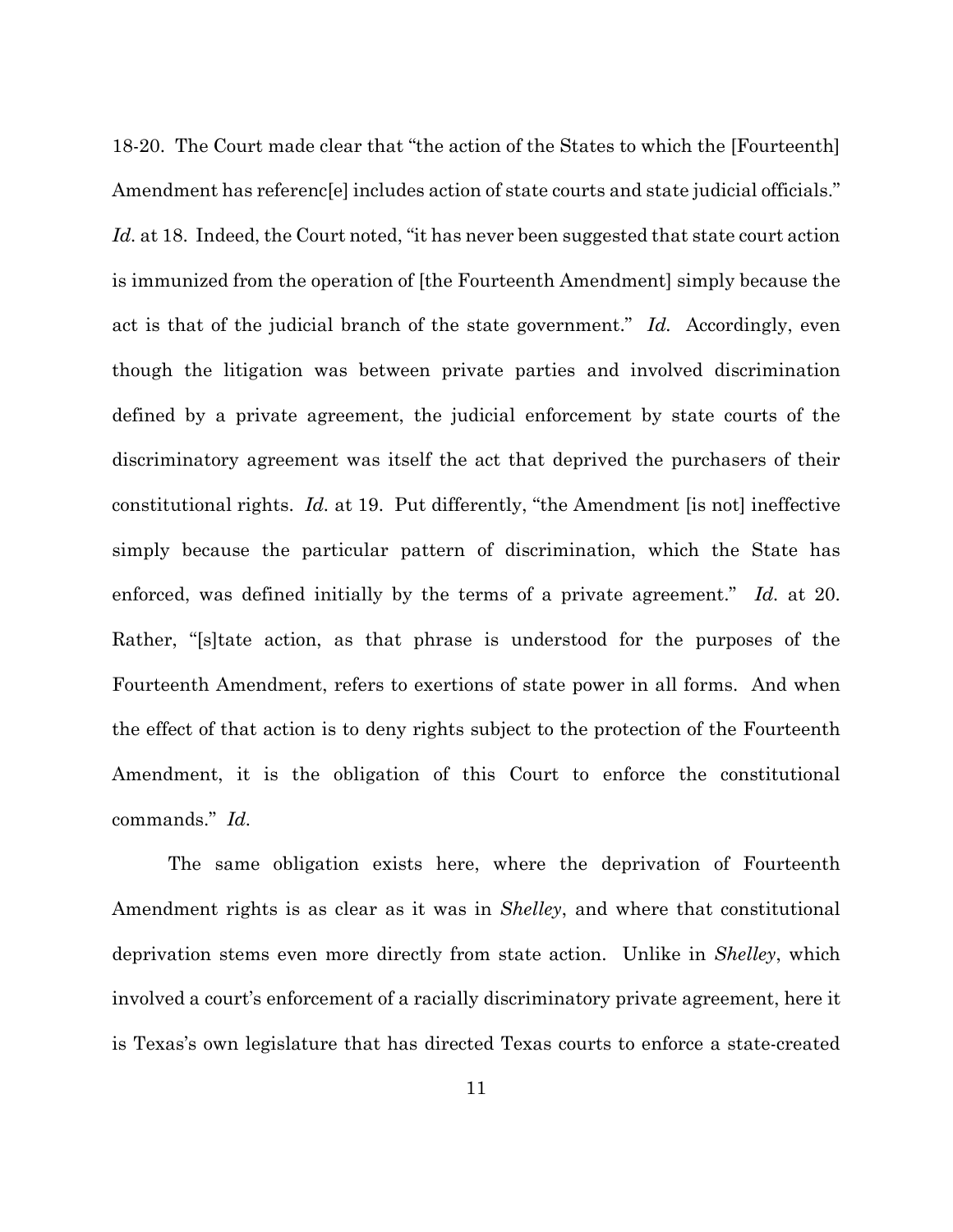ban on constitutionally protected activity—including by prescribing a unique set of procedural rules specifically designed to effect this ban and mandating the award of specific monetary and injunctive relief in cases where a pre-viability abortion in violation of the law has occurred.

In other words, Texas "is *responsible* for" the unconstitutional ban at issue here, and Texas has "provide[d] significant encouragement, either overt or covert" to effect that ban—encouragement that has indeed been so clear and so strong that it has effectively eliminated pre-viability abortion care across Texas. *See Brentwood Acad. v. Tenn. Secondary Sch. Athl. Ass'n*, 531 U.S. 288, 295-96 (2001) (identifying considerations for discerning state action) (emphasis in original) (internal quotations and citations omitted). That Texas has endowed private parties who have no connection whatsoever to any particular abortion with a right of action to enforce S.B. 8's unconstitutional ban also confirms its aim to achieve an unconstitutional governmental policy—banning abortion—rather than to vindicate a private injury or right. *See Evans v. Newton*, 382 U.S. 296, 299 (1966) ("Conduct that is formally 'private' may become so entwined with governmental policies or so impregnated with a governmental character as to become subject to the constitutional limitations placed upon state action.").

Permitting Texas to evade federal review of a plainly unconstitutional law through such an enforcement scheme—state action with a veneer of private action so sheer that *private actions need not even be filed*—could have significant implications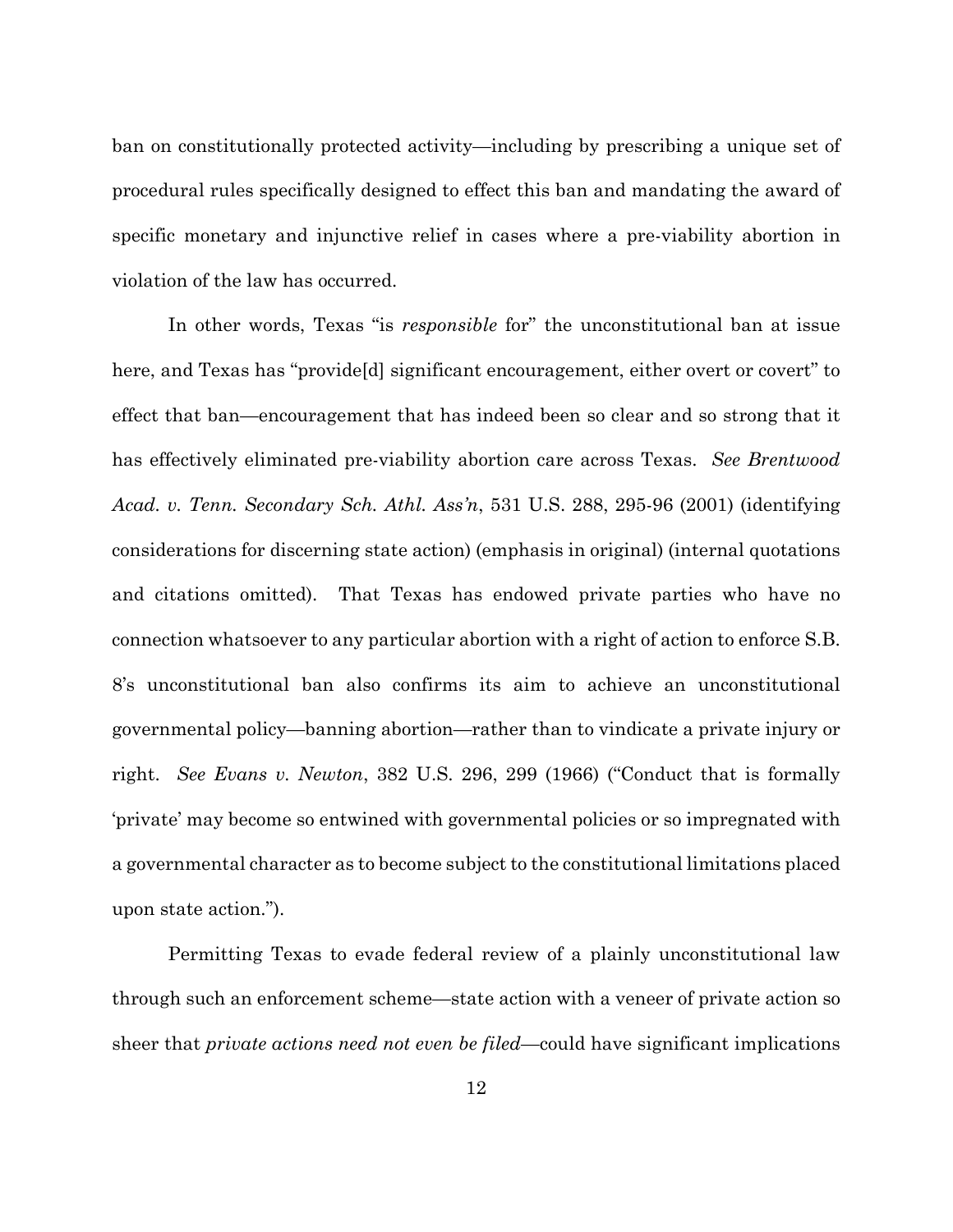for the Fourteenth Amendment and for the rule of law in our Republic. In our country's history, state policymakers have not infrequently adopted laws that have targeted politically unpopular groups—such as anti-miscegenation laws, segregation laws, anti-Asian laws, and anti-LGBTQ laws—and many of these laws have been struck down as unconstitutional.8 Yet some state officials have attempted to avoid adherence to precedent with which they disagree. Some state legislatures enacted laws specifically designed to evade compliance with *Brown v. Board of Education of Topeka*, 347 U.S. 483 (1952), for example, and to perpetuate racial segregation in places of public accommodation more broadly. *See, e.g.*, *Bush v. Orleans Parish Sch. Bd*., 188 F. Supp. 916, 921-29 (E.D. La. 1960), *aff'd*, *Orleans Parish Sch. Bd. v. Bush*, 365 U.S. 569 (1961); *Bush v. Orleans Parish Sch. Bd*., 191 F. Supp. 871, 873-75 (E.D. La. 1961), *aff'd*, *Louisiana v. United States*, 367 U.S. 908 (1961). These statutes ranged from enactments that openly defied *Brown*, *see, e.g*., *Bush*, 188 F. Supp. at 923-38, to practices that relied on private individuals to perpetuate the legacy of racial segregation, such as leasing public spaces to private individuals who continued to engage in racially discriminatory conduct, *see, e.g., Derrington v. Plummer*, 240 F.2d 922, 925-26 (5th Cir. 1956) (holding that the Fourteenth Amendment prohibits racially discriminatory conduct through the instrumentality of a lessee); *see also Turner v. City of Memphis*, 369 U.S. 350, 353 (1962) (same); *Hamm v. Va. State Bd.* 

<sup>8</sup> *See, e.g.*, *Romer v. Evans*, 517 U.S. 620 (1996); *Loving v. Virginia*, 388 U.S. 1 (1967); *Brown v. Bd. of Educ. of Topeka*, 347 U.S. 483 (1953); *Yick Wo v. Hopkins*, 118 U.S. 356 (1886).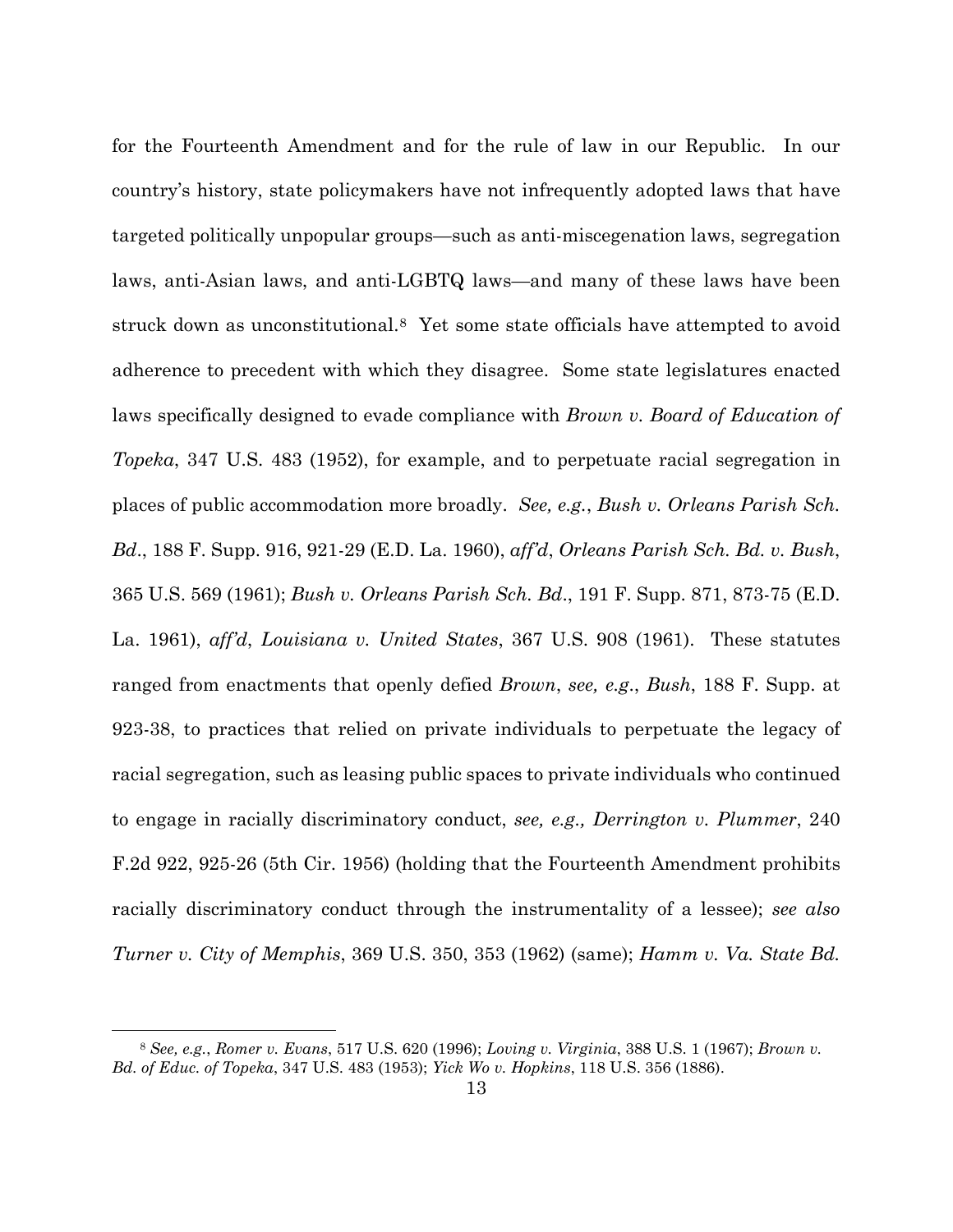*of Elections*, 230 F. Supp. 156, 157-58 (E.D. Va. 1964) ("[N]o State can directly dictate or casually promote a distinction in the treatment of persons solely on the basis of their color. To be within the condemnation, the governmental action need not effectuate segregation of facilities directly."), *aff'd*, *Tancil v. Woolls*, 379 U.S. 19 (1964).

In each of these cases, federal courts concluded that the Fourteenth Amendment applied, "whatever the agency of the State taking the action," *Cooper*, 358 U.S. at 17 (citing, *inter alia*, *Shelley*, 334 U.S. at 1), or "whatever the guise in which it is taken," *id.* (citing *Derrington v. Plummer*, 240 F.2d at 922, and *Dep't of Conservation and Dev. v. Tate*, 231 F.2d 615 (4th Cir. 1956)). In other words, constitutional rights "can neither be nullified openly and directly by state legislators or state executive or judicial officers, nor nullified indirectly by them through evasive schemes for segregation whether attempted 'ingeniously or ingenuously.'" *Id.* at 17 (quoting *Smith v. Texas*, 311 U.S. 128, 132 (1940)).

So too here, this Court should not permit Texas to "nullif[y] indirectly" the constitutional rights recognized in *Roe* and *Casey* through the "evasive scheme" that it has created in S.B. 8. *Id*. Consider, for example, if a state legislature had required segregation of schools in defiance of *Brown*, instead of banning pre-viability abortions in defiance of *Roe* and *Casey*, and vested private litigants with the exclusive authority to enforce the statute against any Black child who sought to attend a segregated white school in accordance with the Fourteenth Amendment. This Court certainly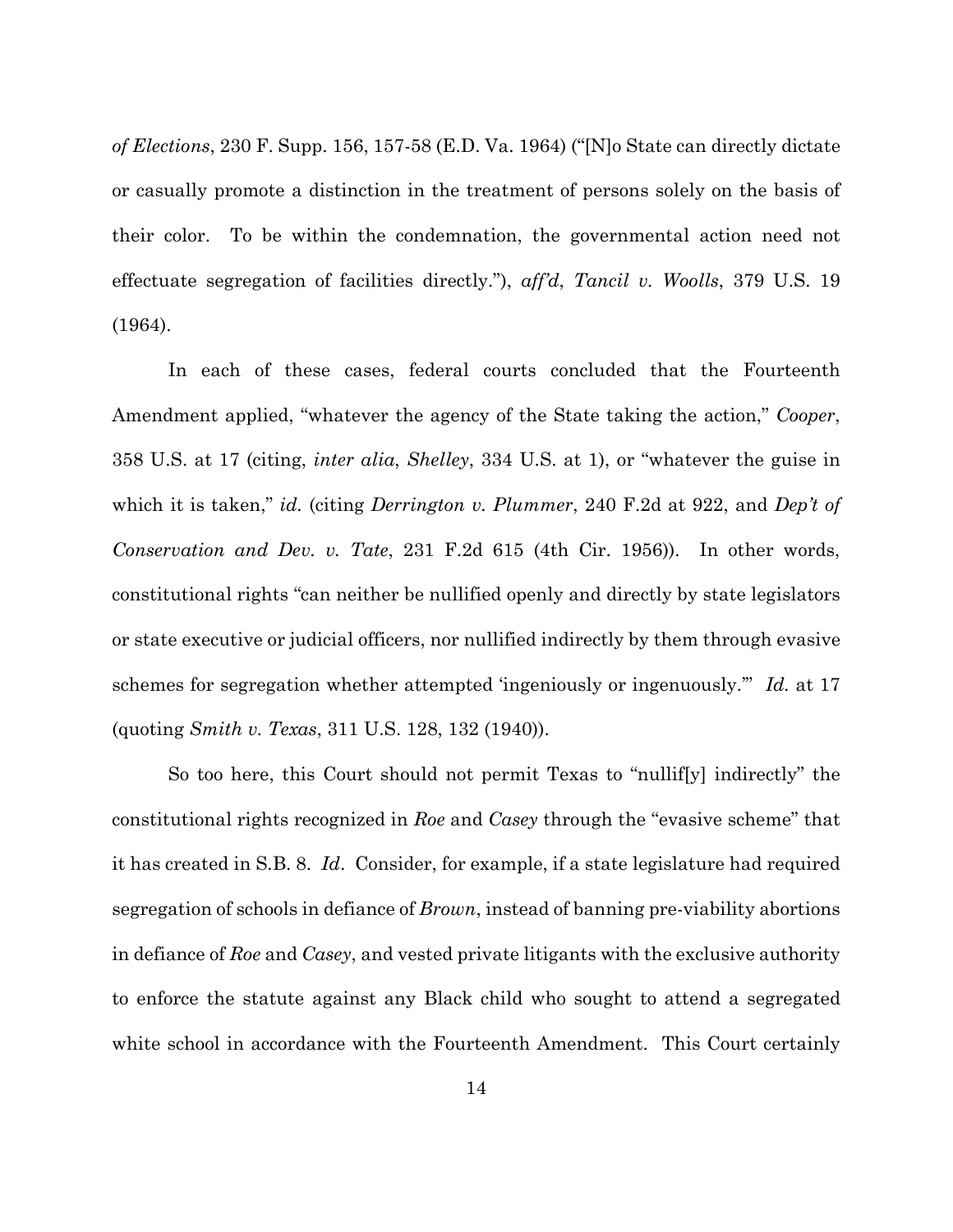would not have hesitated to conclude that a state could not, consistent with the Fourteenth Amendment, segregate its schools via a law to be enforced by private actors. The same must be true here. As this Court long ago explained, "[i]f the legislatures of the several states may, at will, annul the judgments of the courts of the United States, and destroy the rights acquired under those judgments, the constitution itself becomes a solemn mockery; and the nation is deprived of the means of enforcing its laws by the instrumentality of its own tribunals." *United States v. Peters*, 9 U.S. 115, 136 (1809).

A contrary result could have profound consequences. Amici States recognize that state legislatures across the country have strongly held policy preferences in areas as diverse as gun rights, freedom of religion, marriage equality, and voting rights that may at times be in tension with, or even conflict with, constitutional principles. We likewise recognize the vital role that judicial review plays in resolving these tensions. But, where longstanding precedent clearly and unambiguously forecloses a particular policy as unconstitutional, a State cannot be permitted to disregard that precedent by passing an unconstitutional law and shielding it from federal judicial review.

## **II. Emergency Relief Is Essential to Stanch the Irreparable Harms Being Inflicted by Texas's Unconstitutional Ban.**

S.B. 8's prohibition on nearly all pre-viability abortions in Texas not only flagrantly disregards this Court's precedent in derogation of the rule of law, but also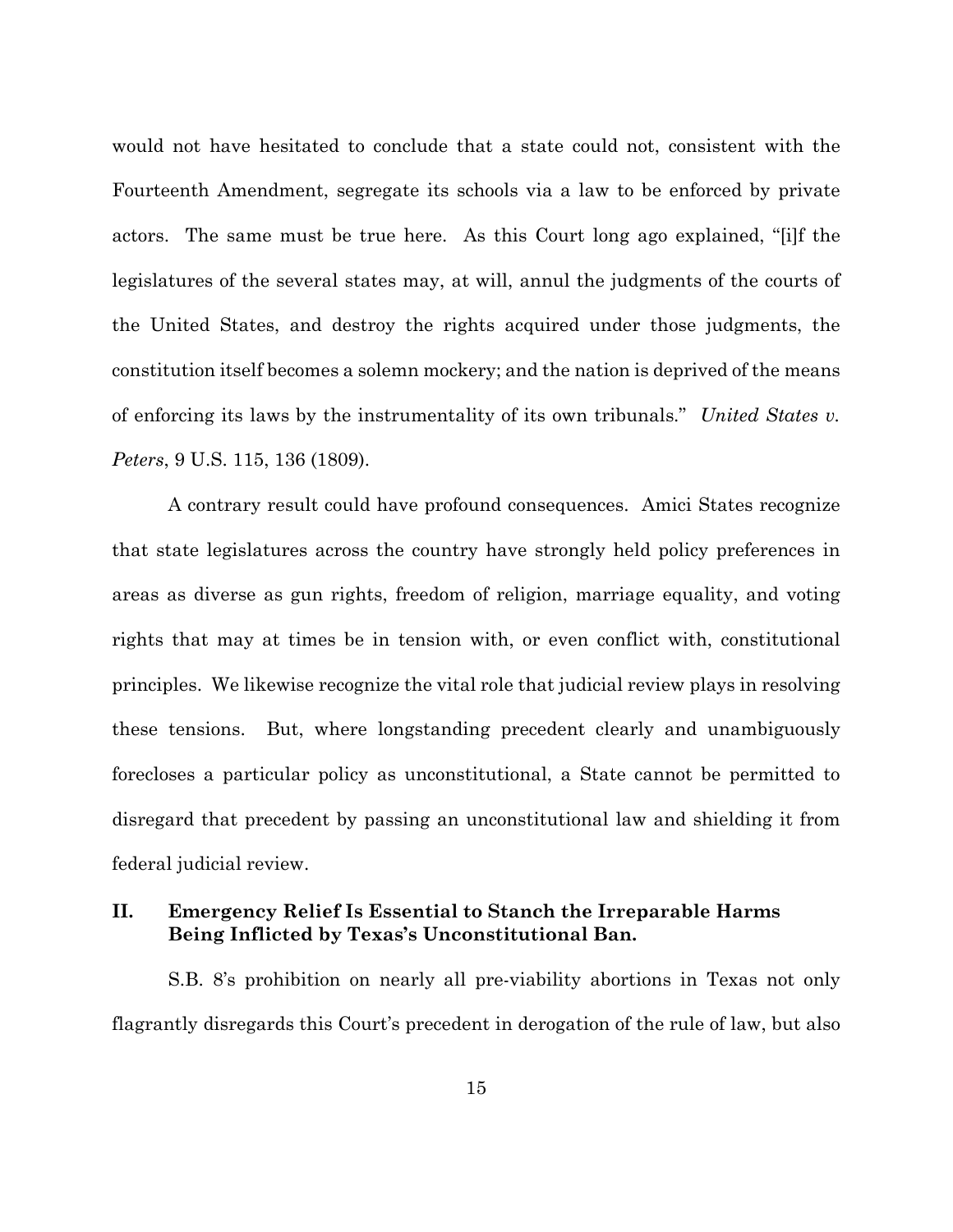inflicts grave harms on people across Texas this very day, with mounting harms cascading beyond Texas's borders. Immediate relief is essential to stop these harms and serve the public interest. *See W. Airlines, Inc. v. Int'l Broth. of Teamsters*, 480 U.S. 1301, 1309 (1987) (O'Connor, J., in chambers) (granting stay of court of appeals' order where "[t]o assume that [it] would do no more than preserve the 'status quo,' in the face of this upheaval, would be to blink at reality").

The irreparable harms inflicted by S.B. 8 are manifest across Texas and are increasingly evident in our own States. Abortion is a safe and common medical procedure. Dist. Ct. Op. 4. As a result of S.B. 8, abortion providers in Texas have almost entirely stopped providing abortions as of midnight on September 1, 2021. *Id.*  at 76. Indeed 80-95% of previously provided abortion services are now unlawful and unavailable in Texas. *Id.* at 76, 84. Because the vast majority of people do not know that they are pregnant until after S.B. 8's six-week ban (approximately two weeks after a missed menstrual period), and because many pregnant Texans who want an abortion will not be able to travel out-of-state to obtain that care, the effect of S.B. 8 is to deprive a large percentage of people who seek abortions in Texas of their constitutionally protected right to choose to terminate a pregnancy. *Id.* at 86 n.64, 87.

S.B. 8 will lead to negative health and socioeconomic consequences for the large percentage of people who are forced to delay or forgo an abortion. Delaying abortion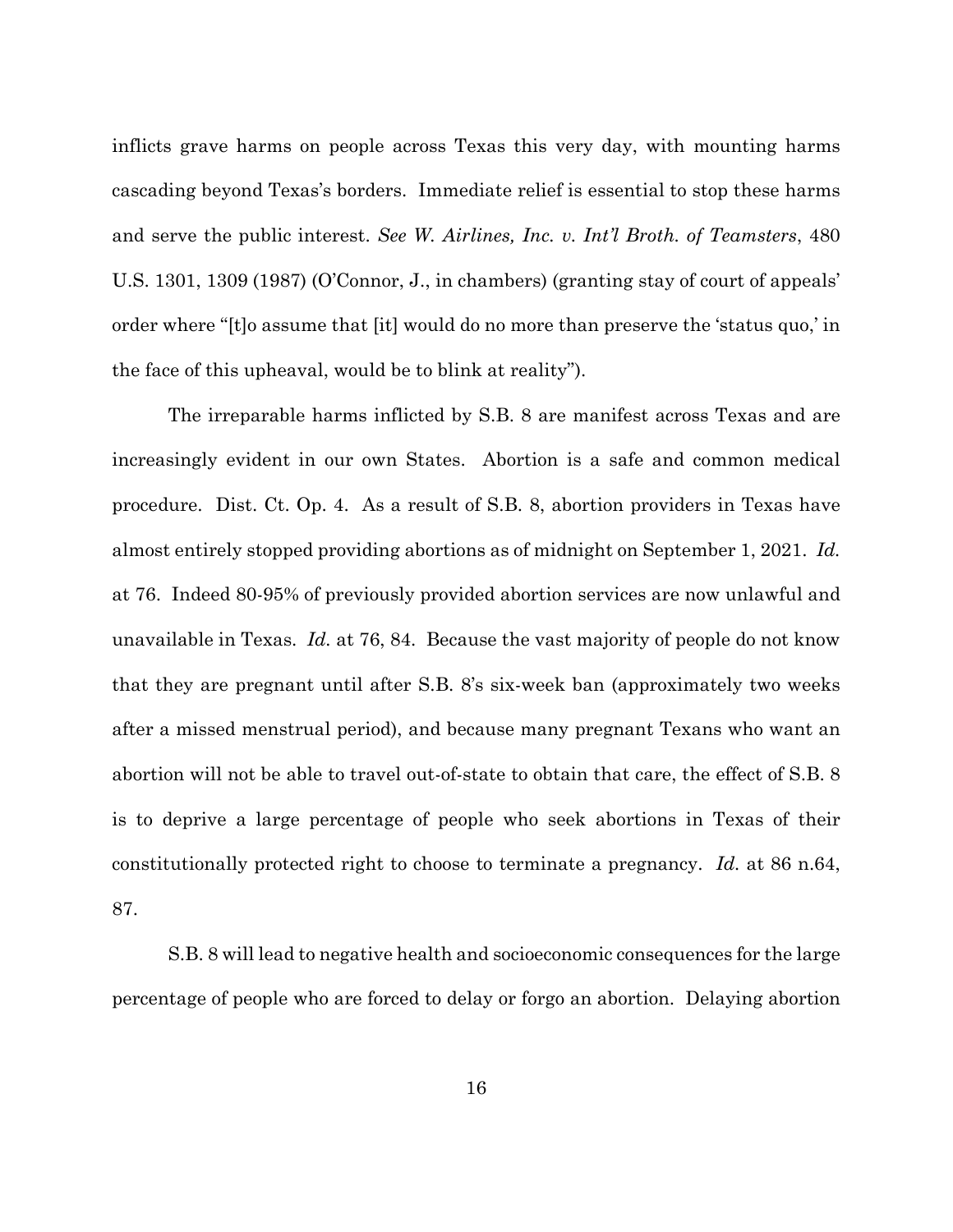can make access to abortion too costly and too logistically difficult for many patients.9 And forcing a patient to carry an unwanted pregnancy to term creates a greatly heightened risk of death, in part due to the dangerous risks of postpartum hemorrhage and eclampsia.<sup>10</sup> Physical violence is a further risk, when carrying an unwanted pregnancy to term results in a person remaining in contact with a violent partner.11 Lack of access to abortion also results in poorer socioeconomic outcomes, including lower rates of full-time employment and increased reliance on publicly funded safety-net programs.12 And lack of access to abortion may cause people to attempt self-induction, which can result in severe long-term medical consequences.13

S.B. 8 has already had significant impacts on clinics in Texas, which may ultimately be forced to close entirely—inflicting yet more harm. Dist. Ct. Op. 82 & n.57. S.B. 8 proponents have threatened to sue abortion providers and others who violate S.B. 8, going so far as setting up a "whistleblower" website to encourage people to submit anonymous "tips" that abortions have been performed in violation of S.B. 8

<sup>9</sup> *See* Rachel K. Jones and Jenna Jerman*, Time to Appointment and Delays in Accessing Care Among U.S. Abortion Patients*, Guttmacher Institute Report 13-14 (Aug. 2016), https://tinyurl.com/8tzdzu2j. 10 Caitlin Gerdts, et al., *Side Effects, Physical Health Consequences, and Mortality Associated* 

*with Abortion and Birth after an Unwanted Pregnancy*, Women's Health Issues 26-1, 57-58 (2016), https://tinyurl.com/56e3pb9d; *see also* Dist. Ct. Op. 5 n.6.

<sup>11</sup> *See* Sarah C.M. Roberts, et al., *Risk of violence from the man involved in the pregnancy after receiving or being denied an abortion*, BMC Medicine (2014), https://tinyurl.com/36jm874n.

<sup>12</sup> *See* Diana Greene Foster, et al., *Socioeconomic Outcomes of Women Who Receive and Women Who are Denied Wanted Abortions in the United States*, Am. J. Pub. Health 108, no. 3, at pp. 407-413 (2018), https://tinyurl.com/yeawzmpf.

<sup>13</sup> Daniel Grossman et al., *Self-Induction of Abortion Among Women in the United States*, 18(36) Reprod. Health Matters 136, 143 (2010), https://tinyurl.com/5atnu3f (discussing medical risks associated with self-induced abortion).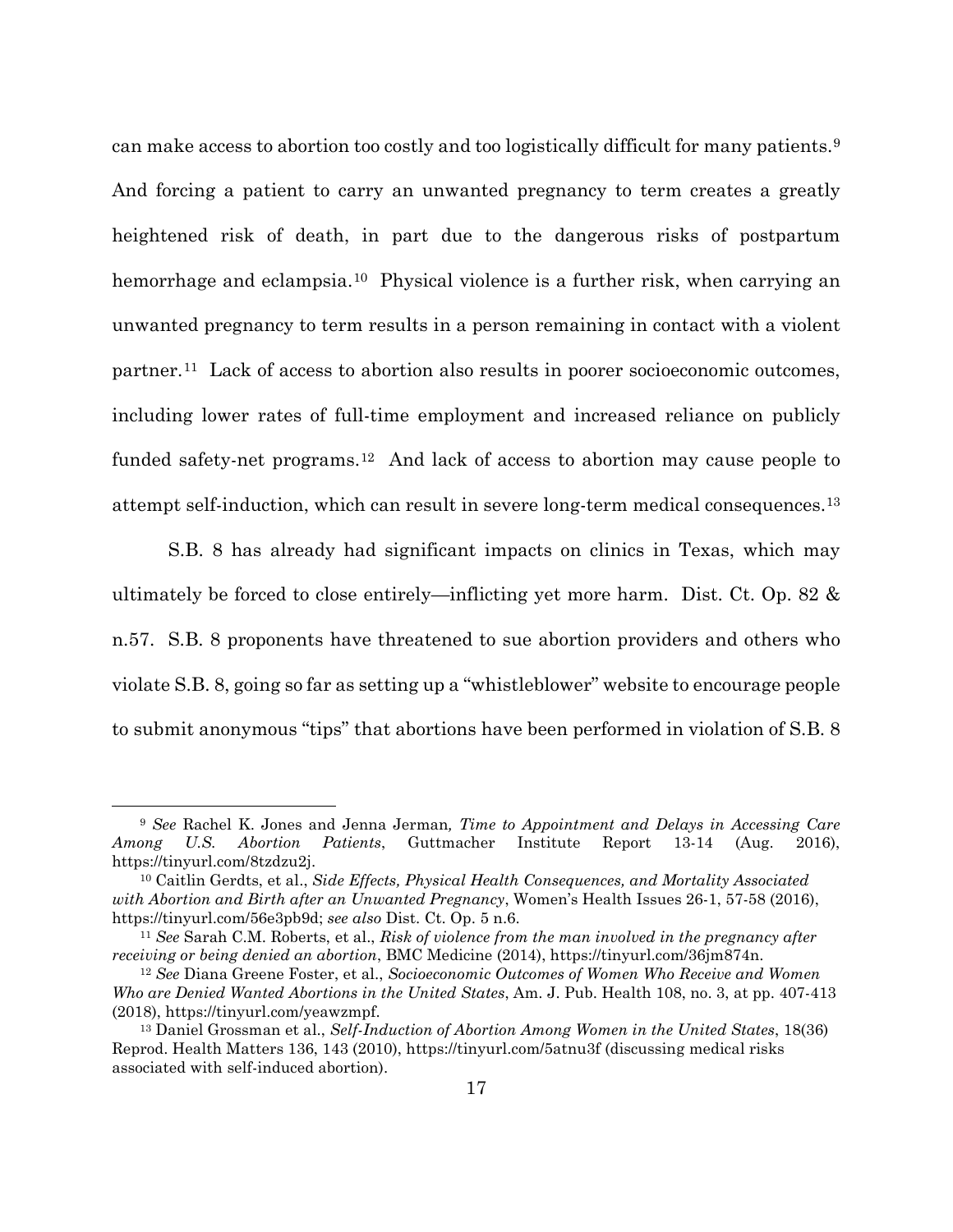and invite people to be plaintiffs in S.B. 8 proceedings.14 And it is this real specter of litigation, including the costs and time necessary to defend against such suits, that has resulted in compliance with S.B. 8 despite its facial unconstitutionality. *Id.* at 80-82. Indeed, S.B. 8 has already caused providers and staff to be "plagued by fear and uncertainty," "seriously concerned that even providing abortions in compliance with S.B. 8 will draw lawsuits from anti-abortion vigilantes or others seeking financial gain under S.B. 8's bounty hunting scheme." *Id.* at 80. Clinics report struggling to hire and retain staff who are uncertain about the future of abortion in Texas. *Id.* at 81 n.55, 82 n.57. Clinic staffing shortages caused by S.B. 8, in turn, are already untenably straining the limited remaining staff resources available to assist patients who are still eligible for care under S.B. 8. *Id.* at 80 & n.53.

That providers opted to comply with this unconstitutional law, rather than risk potentially ruinous litigation costs, is not surprising given that S.B. 8's enforcement mechanism was intentionally designed to *encourage* litigation against providers in Texas, while also eliminating a basic safeguard against unfounded suits. The law

<sup>14</sup> Texas Right to Life, prolifewhistleblower.com (last visited Sept. 3, 2021) (website statistics as of September 3, 2021 indicated that it had been shared over 40,000 times); Meryl Kornfield, *A Website for 'Whistleblowers' to Expose Texas Abortion Providers was Taken Down—Again*, Washington Post (Sept. 6, 2021), https://tinyurl.com/37crxb34 (noting that the website had been subsequently de-platformed by GoDaddy and Epik, but that Texas Right to Life intends to get the website "back up soon to continue collecting anonymous tips"); *see also* Dist. Ct. Op. 82 n.56. At least one provider has been sued twice under S.B. 8 and is also the subject of a complaint to the Texas Medical Board based on his performance of a pre-viability abortion in violation of S.B. 8 on September 6, 2021. Complaint, *Gomez v. Braid*, No. 2021CI19920 (Bexar Cty. 224th Dist. Ct. Sept. 20, 2021); Complaint, *Stilley v. Braid*, No. 2021CI19940 (Bexar Cty. 224th Dist. Ct. Sept. 20, 2021); Letter from Cheryl Sullenger, Senior Vice President, Occupation Rescue, to Texas Medical Board (Sept. 20, 2021), https://tinyurl.com/sd5ejux6.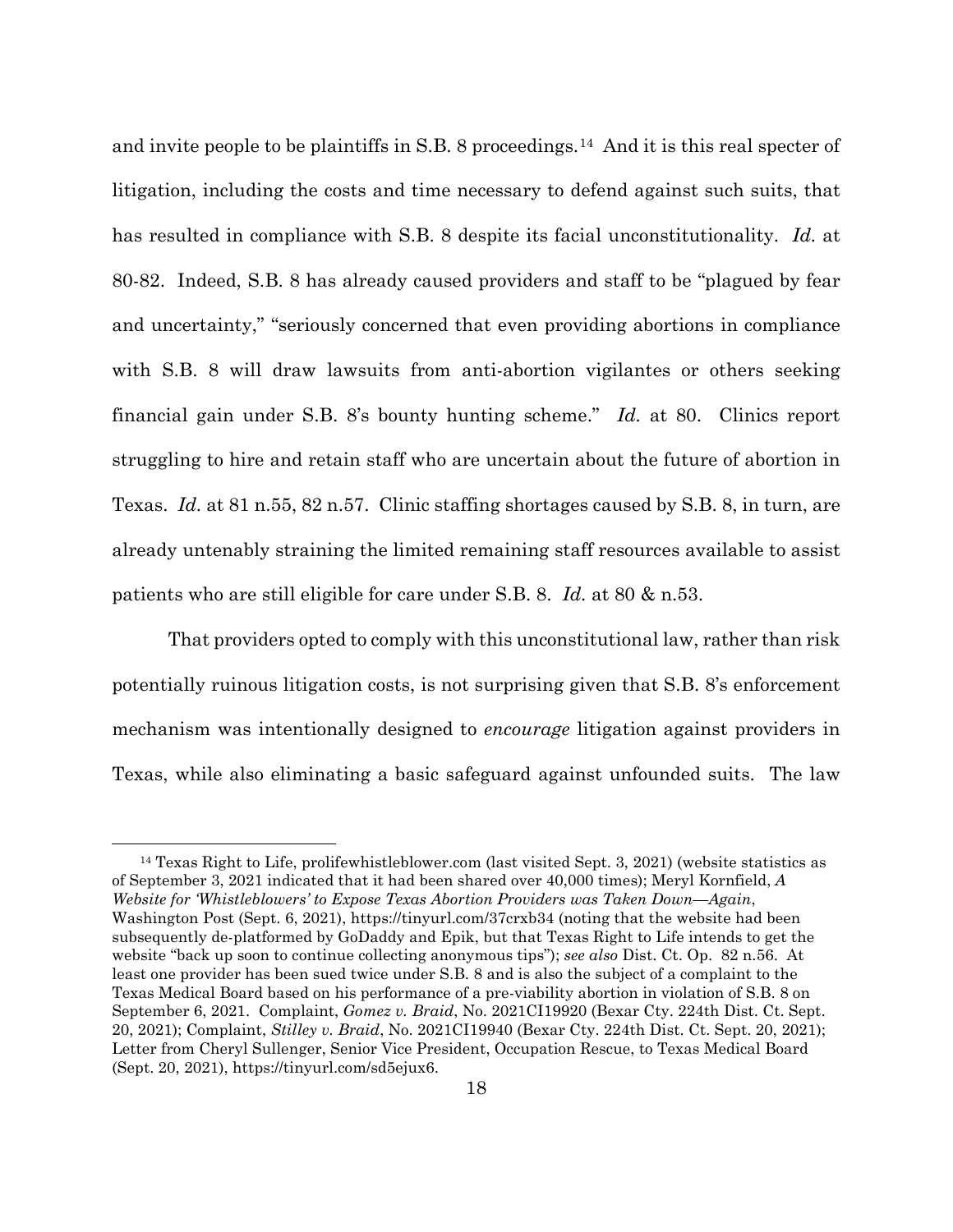includes a bounty of "not less than \$10,000 per abortion," Tex. Health & Safety Code § 171.208(b)(2), combined with one-sided attorney's fees provisions that award attorney's fees and costs to any plaintiff who prevails, *id.* § 171.208(b)(3), while statutorily *barring* providers from recovering their attorney's fees and costs even if they prevail, *id.* § 171.208(i) (bar on fee awards to defendants is "[n]otwithstanding any other law"). Together, these provisions create powerful financial incentives to sue under S.B. 8, with seemingly zero downside to filing harassing, vexatious, or frivolous litigation.

S.B. 8 has also already had impacts outside of Texas's borders, as Texas conceded below. Def. Mem. in Opp., No. 21-cv-796, ECF No. 43, at 29 (W.D. Tex. Sept. 29, 2021) (noting that S.B, 8 is "stimulating" interstate travel and citing evidence that such travel is burdening the healthcare systems of other States). Clinics in nearby States, including Amici States, have already experienced a significant spike in the percentage of patients travelling from Texas for abortion care, with clinics in Colorado, Kansas, Nevada, New Mexico, and Oklahoma reporting substantial increases in the number of Texans obtaining abortion care. Dist. Ct. Op. 90-96. In New Mexico, for example, all abortion clinics were reportedly booked for weeks just one day after S.B. 8 went into effect,15 and Texans have accounted for close to a third of the total abortion patients in New Mexico since September 1, Dist. Ct. Op. 95.

<sup>15</sup> *See* McCullough and Bohra, *supra* note 2.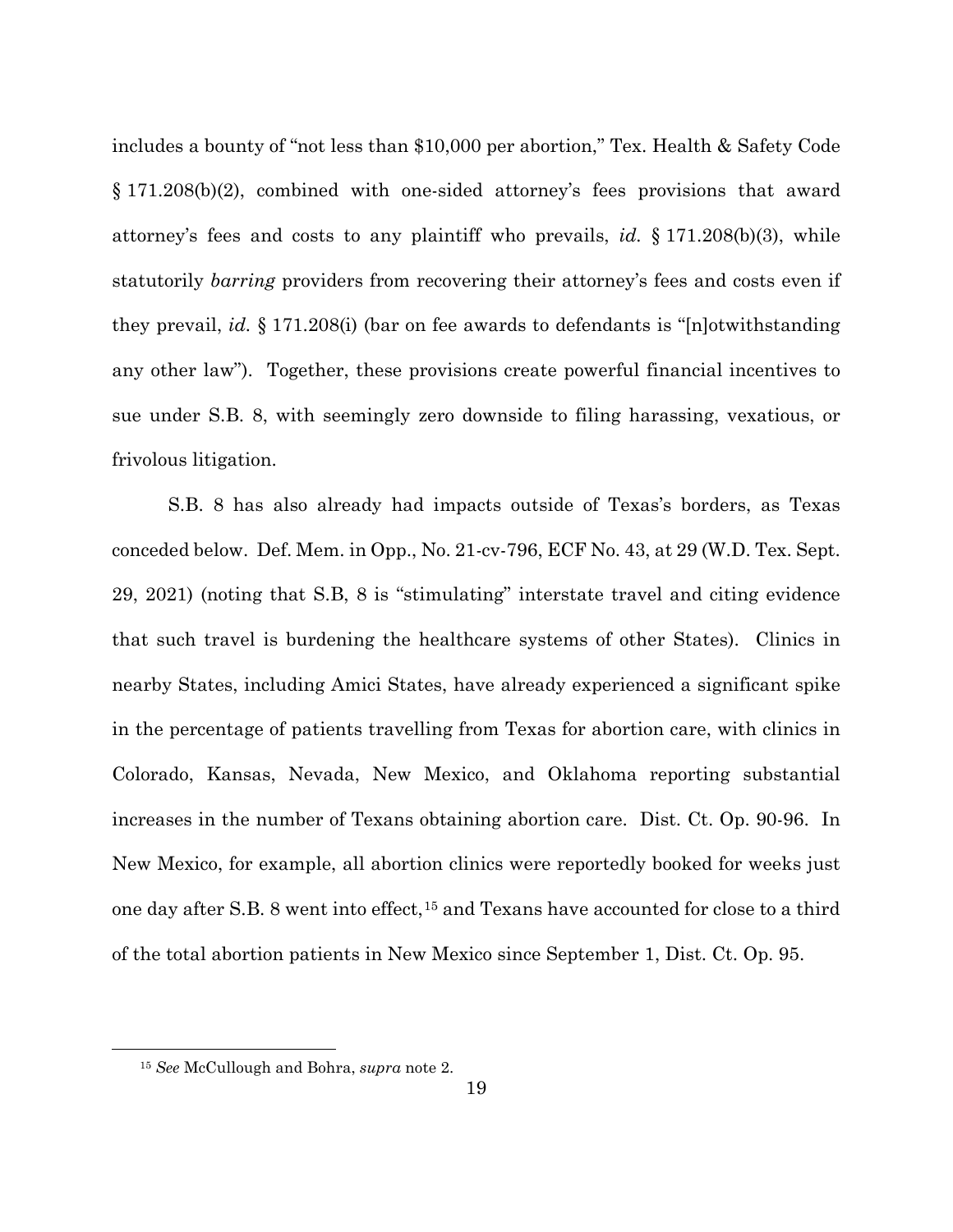The same has been true in other neighboring States. An Oklahoma clinic, for example, has reported a "dramatic increase" in patient volume since S.B. 8 went into effect, and has been forced to delay patient appointments to try to meet this increased demand. *Id.* at 90. Another Oklahoma abortion provider has reported more than six times as many patients from Texas *per day* since S.B. 8 went into effect compared to the first six months of the year. *Id.* at 91. And in Kansas, at least half of one clinic's patients have been from Texas in the weeks since S.B. 8 went into effect. *Id.* at 92. The influx of patients from Texas has strained providers "to the point of breaking" in neighboring States that are not equipped to handle a higher volume of patients, *id.* at 90, and has adversely affected the ability of residents of those States to receive care. *Id.* at 94-96. Providers anticipate the situation only worsening over the coming weeks. *See id.* at 91 n.75.

Because many people who seek an abortion rely on others in obtaining access to such care, S.B. 8 also threatens to harm countless people who provide that support to Texas patients.16 S.B. 8's broad and undefined "aiding or abetting" provision threatens to create at least \$10,000 liability for anyone who so much as gives a patient a ride, regardless whether that supportive person even knows that it will violate S.B. 8 depending on the precise timing of the abortion procedure. Tex. Health & Safety

<sup>16</sup> *See* Kari White, et al., Tex. Pol'y Evaluation Project, Research Brief, *Texas Senate Bill 8: Medical and Legal Implications* 2 (July 2021), https://tinyurl.com/4pc5rzhs (noting that 43% of Texans who sought an abortion in Texas in 2018 had someone drive them to their abortion and 57% had a friend, family member, or partner help them pay).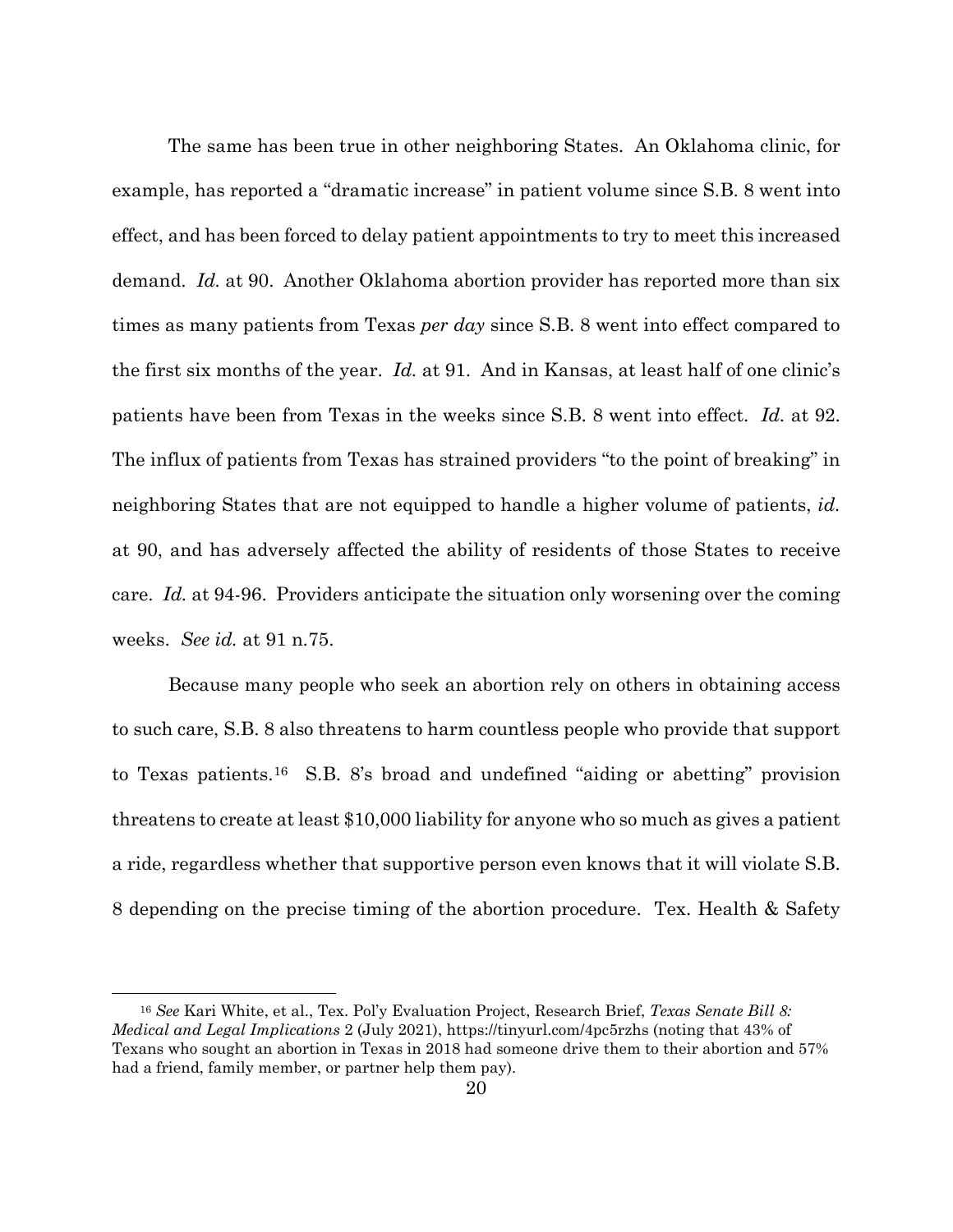Code  $\S$  171.208(a)(2), (b)(2). And, by threatening sweeping liability, the law cruelly isolates patients when assistance is most needed.

The public interest thus weighs heavily in favor of granting relief. Unless this Court vacates the stay of the district court's preliminary injunction, S.B. 8 will continue to wreak havoc for patients in Texas and elsewhere. Moreover, Texas has inflicted these harms at a time when nineteen States have already enacted ninetyseven restrictions on abortion—including twelve partial or total bans—in just a sixmonth period.17 While lower courts have generally, as they must, applied this Court's precedent to enjoin these bans, success for Texas in avoiding such an injunction through S.B. 8's procedural ploy would embolden some states to enact "copycat" laws,<sup>18</sup> which could quickly lead to successful bans in many states.<sup>19</sup> If access to safe and legal abortion is severely restricted or banned in states across the country, vast regions may be devoid of abortion providers, forcing some patients to travel even further to receive care, untenably straining health care systems in states like ours that continue to provide abortion access, and leaving the many patients without

<sup>17</sup> Emma Batha, *U.S. States Making 2021 Moves on Abortion Rights and Access*, Thomson Reuters Found. News (Sept. 1, 2021), https://tinyurl.com/rsk3r4mt.

<sup>18</sup> Meryl Kornfield, et al., *Texas Created a Blueprint for Abortion Restrictions. Republican-Controlled States May Follow Suit*, Washington Post (Sept. 3, 2021), https://tinyurl.com/4wh4y577 (noting that a quarter of States are likely to introduce legislation that mirrors S.B. 8).

<sup>19</sup> *See, e.g.*, House Bill 167, 2022 Reg. Sess. (Fla. 2021) (pending highly similar legislation introduced on September 22, 2021, after S.B. 8 was permitted to go into effect).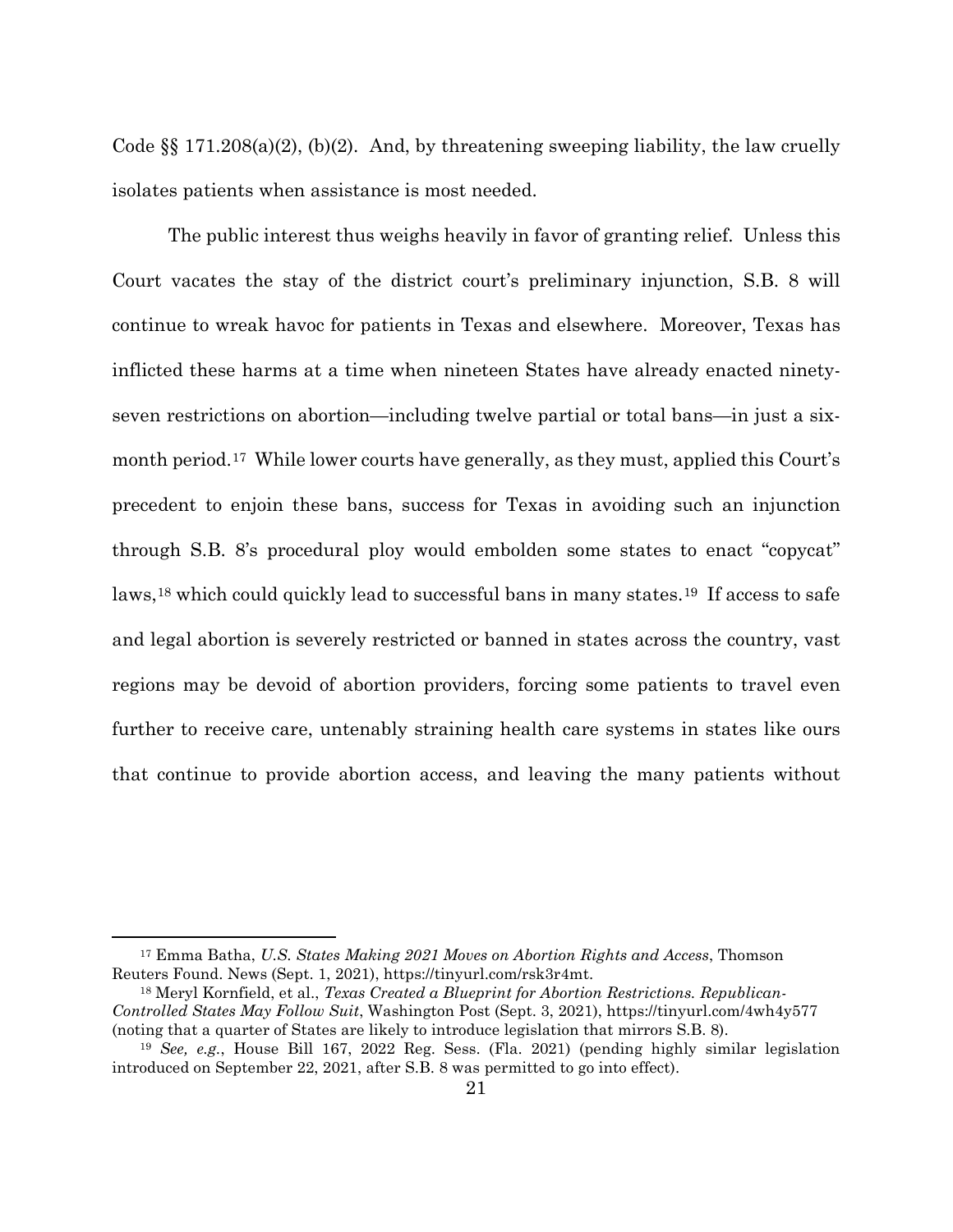resources to travel simply unable to receive the care that they need, to the grave detriment of their health.<sup>20</sup>

In view of the irreparable harms inflicted by S.B. 8, the Court should "not sanction one more day" of Texas's "unprecedented and aggressive scheme to deprive its citizens of a significant and well-established constitutional right." Dist. Ct. Op. 112.

### **CONCLUSION**

The Court should vacate the Fifth Circuit's stay of the district court's order enjoining S.B. 8's enforcement.

<sup>20</sup> *See, e.g.,* Rachel Benson Gold, *Lessons from Before Roe: Will Past Be Prologue?,* The Guttmacher Institute Report on Public Policy 10 (March 2003), https://tinyurl.com/yw7r2kev ("The year before the Supreme Court's decision in *Roe v. Wade*, just over 100,000 women left their own state to obtain a legal abortion in New York City. According to an analysis by The Alan Guttmacher Institute, an estimated 50,000 women traveled more than 500 miles to obtain a legal abortion in New York City; nearly 7,000 women traveled more than 1,000 miles, and some 250 traveled more than 2,000 miles, from places as far as Arizona, Idaho and Nevada.").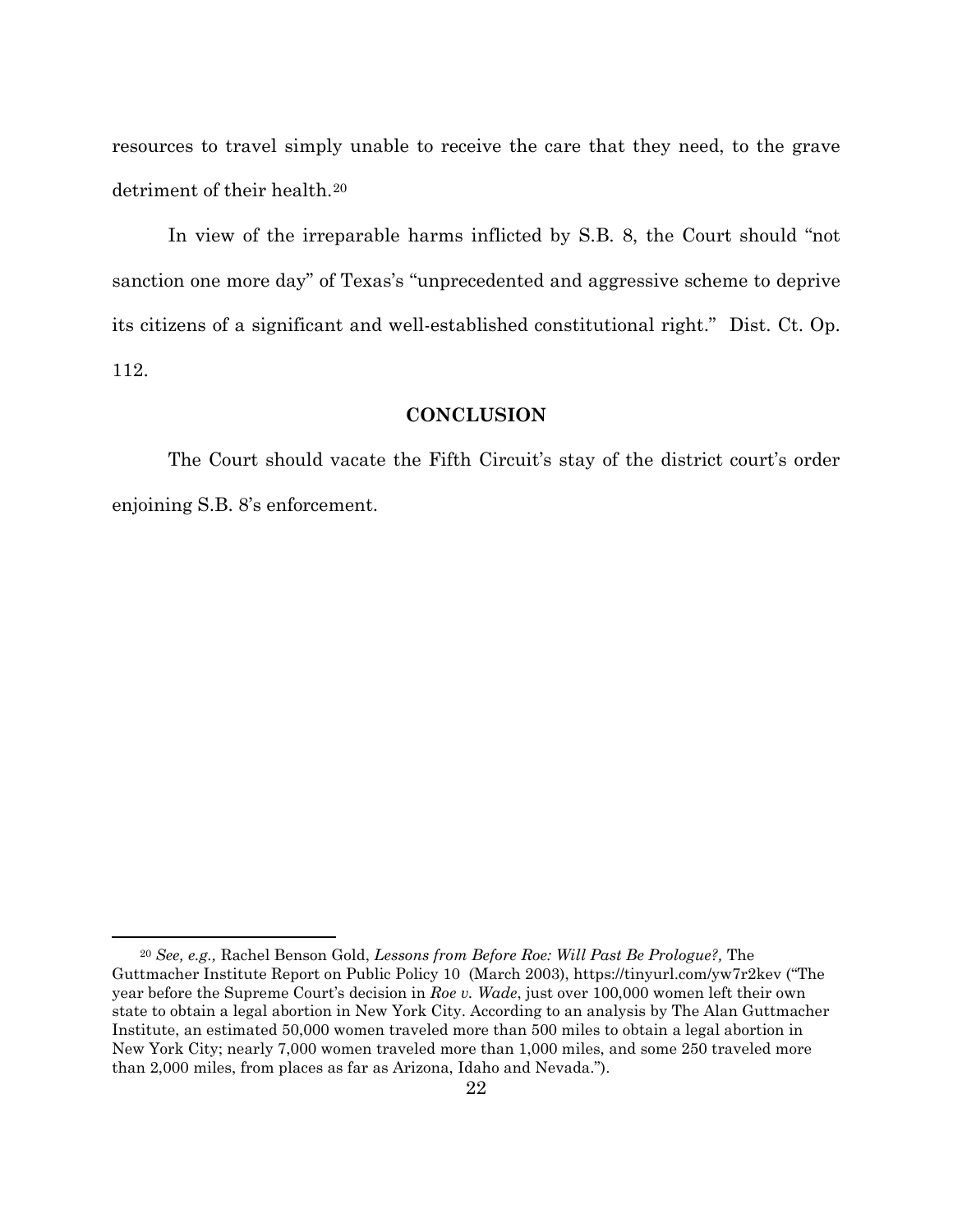Respectfully submitted,

MAURA HEALEY, *Attorney General of Massachusetts* ELIZABETH N. DEWAR  *State Solicitor* ABIGAIL B. TAYLOR *Chief, Civil Rights Division* AMANDA HAINSWORTH\* *Assistant Attorney General* One Ashburton Place Boston, MA 02108 (617) 963-2618 amanda.hainsworth@mass.gov  *\*Counsel of Record*

ROBERT BONTA *Attorney General of California*  1300 I Street Sacramento, CA 95814

PHILIP J. WEISER *Attorney General of Colorado* 1300 Broadway 10th Floor Denver, CO 80203

WILLIAM TONG *Attorney General of Connecticut* 165 Capitol Avenue Hartford, CT 06106

KATHLEEN JENNINGS *Attorney General of Delaware* 820 North French Street Wilmington, DE 19801

KARL A. RACINE *Attorney General for the District of Columbia*  400 6th Street NW Washington, D.C. 20001

CLARE E. CONNORS *Attorney General of Hawai'i* 425 Queen Street Honolulu, HI 96813

KWAME RAOUL *Attorney General of Illinois*  100 West Randolph Street, 12th Floor Chicago, IL 60601

AARON M. FREY *Attorney General of Maine* 6 State House Station Augusta, ME 04333